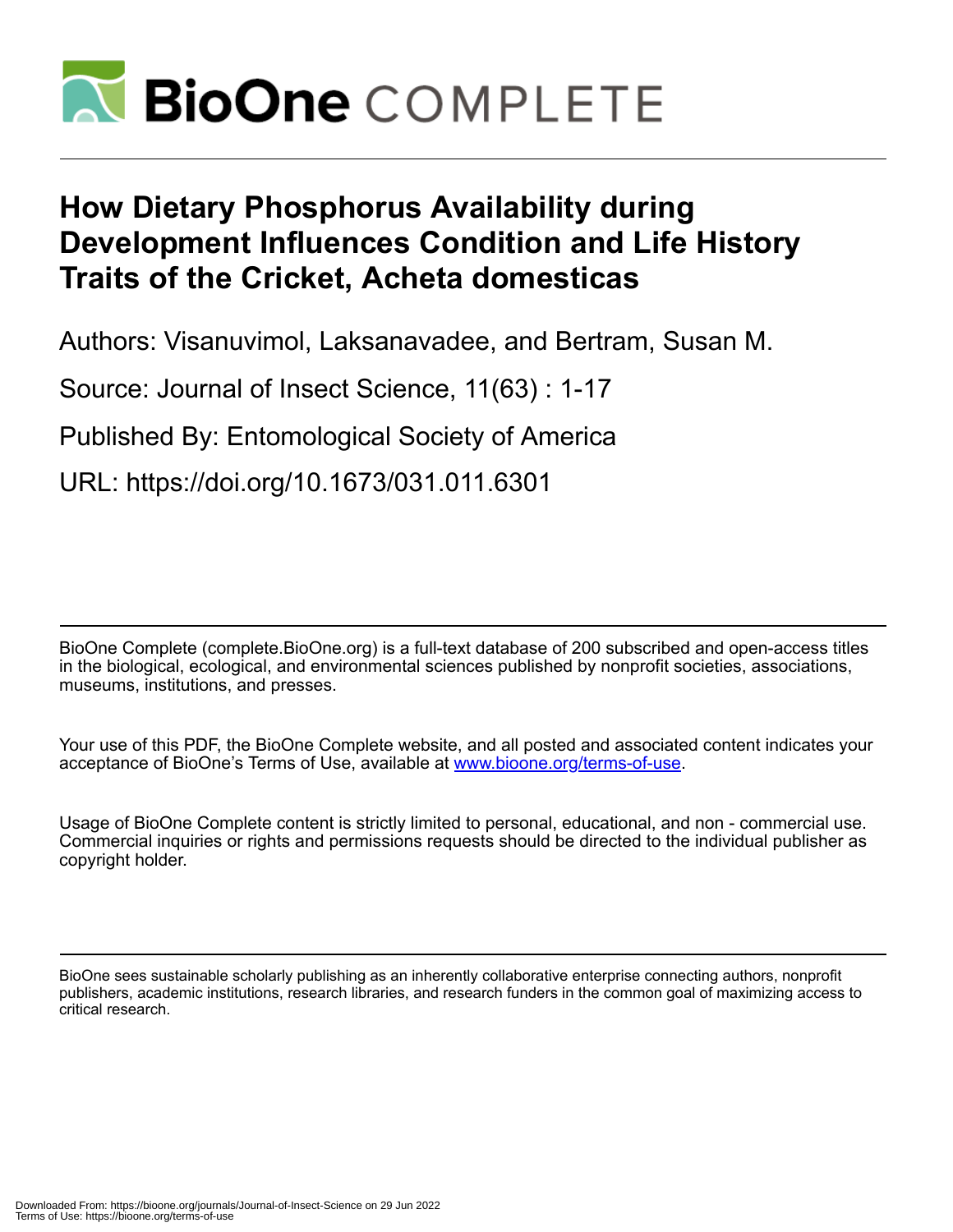

# **How dietary phosphorus availability during development influences condition and life history traits of the cricket,**  *Acheta domesticus*

Laksanavadee Visanuvimol<sup>a</sup> and Susan M. Bertram<sup>b\*</sup>

Department of Biology, Carleton University, 1125 Colonel By Drive, Ottawa, Ontario, Canada K1S 5B6

# **Abstract**

Phosphorus is extremely limited in the environment, often being 10-20 times lower in plants than what invertebrate herbivores require. This mismatch between resource availability and resource need can profoundly influence herbivore life history traits and fitness. This study investigated how dietary phosphorus availability influenced invertebrate growth, development time, consumption, condition, and lifespan using juvenile European house crickets, *Acheta domesticus* L. (Orthoptera: Gryllidae). Crickets reared on high phosphorus diets ate more food, gained more weight, were in better condition at maturity, and contained more phosphorus, nitrogen, and carbon in their bodies at death than crickets reared on low phosphorus diets. There was also a trend for crickets reared on high phosphorus diets to become larger adults (interaction with weight prior to the start of the experiment). These findings can be added to the small but growing number of studies that reveal the importance of phosphorus to insect life history traits. Future research should explore the importance of dietary phosphorus availability relative to protein, lipid, and carbohydrate availability.

**Keywords:** *Acheta domesticus*, growth, juvenile, nitrogen, fertilizer, behavioural stoichiometry, nutritional ecology, fitness **Correspondence:** <sup>a</sup> lilyvisanuvimol@carleton.ca, b\* sue\_bertram@carleton.ca, \*Corresponding author **Editor:** Allen Cohen was Editor of this paper **Received:** 13 April 2010, **Accepted:** 29 November 2010 **Copyright :** This is an open access paper. We use the Creative Commons Attribution 3.0 license that permits unrestricted use, provided that the paper is properly attributed. **ISSN:** 1536-2442 | Vol. 11, Number 63 **Cite this paper as:** Visanuvimol L, Bertram SM. 2011. How dietary phosphorus availability during development influences condition and life history traits of the cricket, *Acheta domesticus. Journal of Insect Science* 11:63 available online: insectscience.org/11.63

Journal of Insect Science | www.insectscience.org 1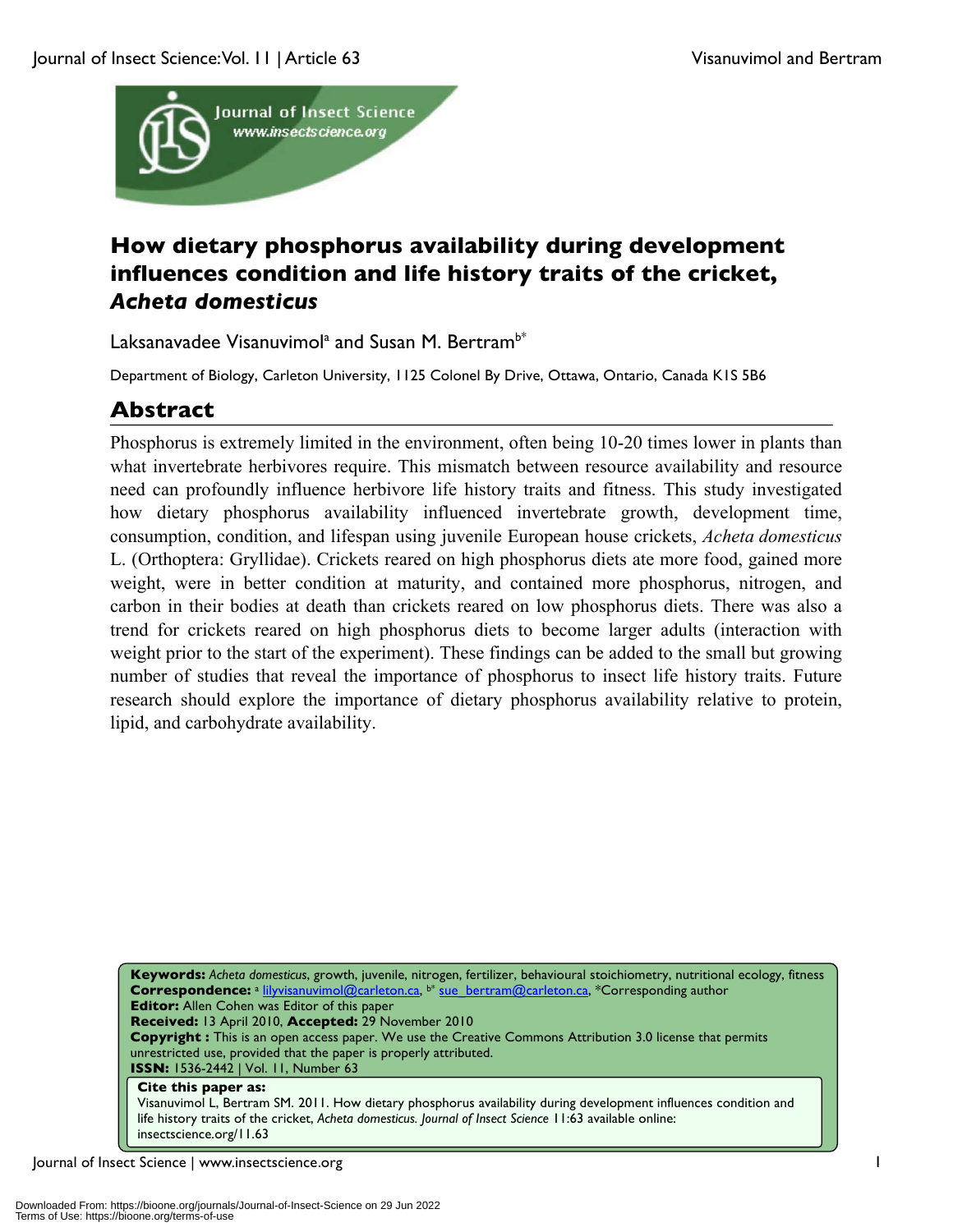#### **Introduction**

Organisms require nitrogen and phosphorus to build their proteins, RNA, DNA, and ATP (Sterner and Elser 2002). Obtaining enough of these limiting resources can be difficult, however, as they must be acquired through the diet and they are often extremely limited in the environment (White 1993). Nitrogen and phosphorus content tends to be 10-20 times lower in plants than in herbivores; this stoichiometric mismatch can hinder the ability of herbivores to meet their nutritional demands (Mattson 1980; Elser et al. 2000a). Not meeting nutritional demands has the potential to constrain organismal life-history traits and fitness (Mattson 1980; Strong et al. 1984; Elser et al. 2000a).

For decades, a mismatch in nitrogen content between insects and their food plants has been recognized to be a critical factor influencing herbivore success (Slansky and Feeny 1977; McNeill and Southwood 1978; Mattson 1980; Denno and McClure 1983; Strong et al. 1984; White 1993; Schindler and Eby 1997). Aphids, chinch bugs, lepidopterous larvae and mites, for example, show increased growth rates, longevity and survival when they consume foods with elevated nitrogen content (Rodriguez 1960; Cannon and Connell 1965; Storms 1969; Soo Hoo and Fraenkel 1966; Van Emden 1966; Dixon 1970).

Although nitrogen has traditionally been considered *the* essential limiting element, phosphorus is also limited in a diverse number of ecosystems (Redfield 1958; Schindler 1977; Hecky and Kilham 1988; Karl et al. 1995; Tanner et al. 1998). An uneven distribution in phosphorus content between herbivores and their diet is also thought to be a critical factor influencing herbivore success (Fox and Macauley 1977; Sterner and Schulz 1998). For example, *Daphnia obtusa* fed phosphorus insufficient algae grow at slower rates and produced smaller eggs compared to those fed phosphorus sufficient algae (Sterner et al. 1993; Schulz and Sterner 1999; Urabe and Sterner 2001). Further, experimental studies have revealed that phosphorus is a growth-limiting element for many organisms including bacteria (Vadstein 2000), algae (Rothhaupt 1992), and zooplankton (DeMott et al. 1998; Elser et al. 2001). While most research on dietary phosphorus has focused on aquatic invertebrates, reduced availability of phosphorus in the diet has been shown to decrease growth rates in caterpillars and plant hoppers (Perkins 2004, Huberty and Denno, 2006).

Because of its tight link with invertebrate growth (Sterner and Hessen 1994; Quraishi et al. 1966; Elser et al. 2000a; Elser et al. 2001; Urabe and Sterner 2001; Eskelinen 2002; Elser et al. 2003; Schade et al. 2003), phosphorus availability during development may be an important factor influencing life history traits. This link between phosphorus availability and invertebrate growth has been hypothesized to be driven by cellular allocation to phosphorus rich ribosomal RNA (rRNA) (the Growth Rate Hypothesis; Elser et al. 2000b). rRNA is important to growth as it makes up 50-60% of the ribosome, the growth machinery of the cell (Becker 1986), and several million ribosomes are necessary to support protein synthesis in an average cell (Lewin 1980). At steady state, rRNA usually comprises 80-90% of the total cellular RNA, with increasing total allocation at high growth rate (Alberts et al. 1983). Because RNA is almost 10% phosphorus by weight, differences in the availability of phosphorus in the diet may explain the link between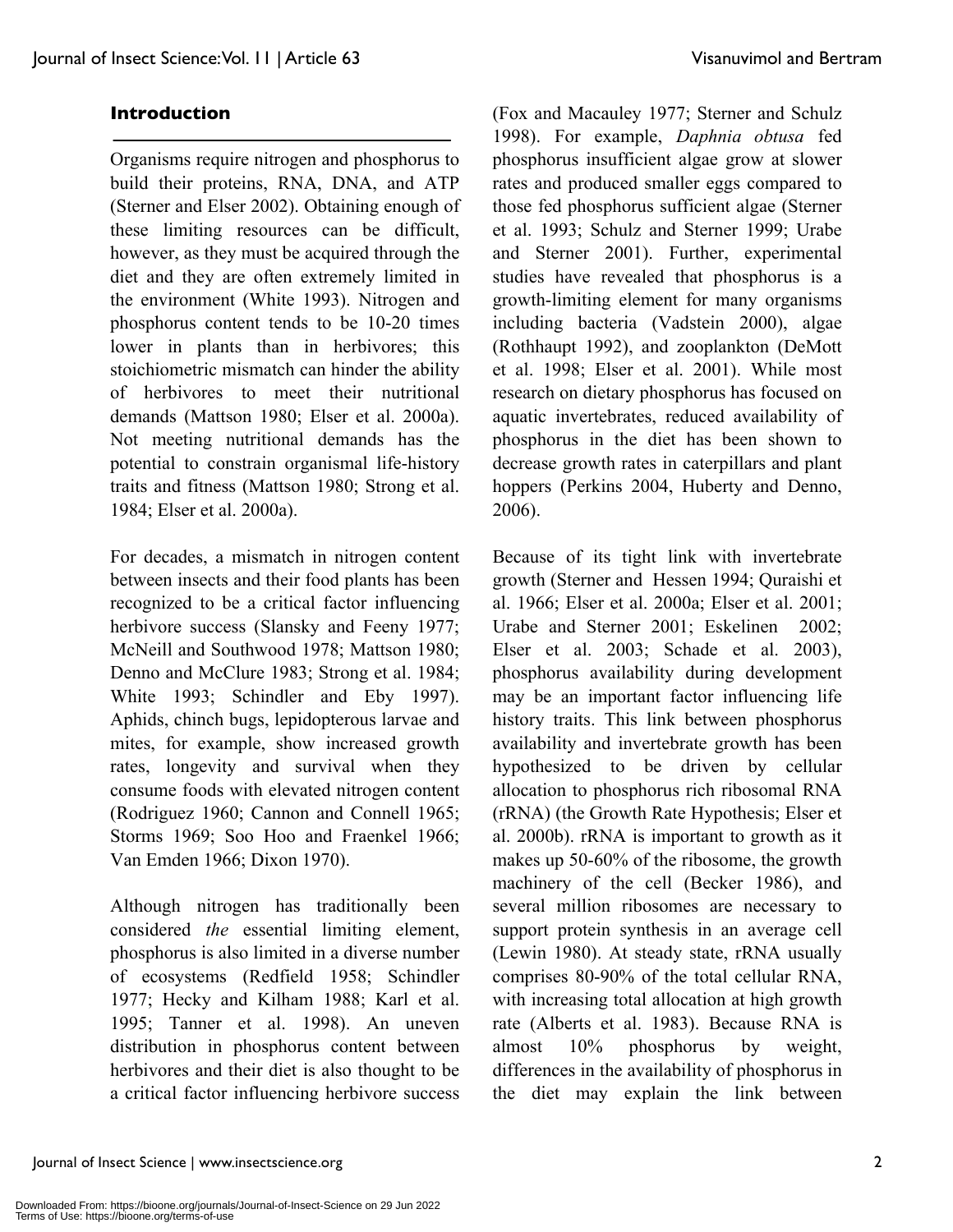phosphorus availability and growth rate (Sterner et al. 1995; Elser et al. 1996; Elser et al. 2000a). The phosphorus rich signature of rapid growth (Main et al. 1997; Watts et al. 2006) may therefore be a cellular necessity, derived from the fact that ribosomes are unusually rich in phosphorus (Elser et al. 1996). A consistent positive association should therefore be expected between growth rate, RNA concentration, and percent phosphorus.

There is substantial support for the growth rate hypothesis. Growth rate, RNA concentration, and percent phosphorus are strongly associated: positive correlations have been found between phosphorus and growth rate (Sutcliffe 1970) and between RNA content and growth rate. Recent experimental studies of phosphorus limitation in insects have also revealed a growth rate affect. For example, caterpillars (*Manduca sexta*) reared on natural and artificial diets with reduced levels of phosphorus exhibited significantly decreased growth rate and increased time to final moult compared to caterpillars reared on phosphorus sufficient diets (Perkins et al. 2004). Laboratory-reared juvenile mayflies fed low phosphorus diets also had significantly reduced growth rates compared to mayflies fed high phosphorus diets (Frost and Elser 2002). Further, RNA concentrations and total body phosphorus content were positively correlated with ontogenetically based changes in growth rate in the fruit fly, *Drosophila melanogaster* (Watts et al. 2006). Additionally, the fraction of total body phosphorus that contributed to rRNA increased with increasing growth rate (Watts et al. 2006). Because growth rates are central to life history theory, the growth rate hypothesis links the availability of essential but limiting elemental nutrients to evolutionary questions.

The time has come to explore the affects of varying phosphorus diets on insect life history traits. European house crickets, *Acheta domesticus* L. (Orthoptera: Gryllidae), were used as a model organism. Male cricket lifetime reproductive success is dependent upon their ability to attract mates. Cricket mate attraction abilities are, in turn, dependent upon acoustic mate attraction signal quality and quantity (Alexander 1961; Hedrick 1986; Zuk 1987; Cade and Cade 1992; Wagner et al. 1995; Gray 1997; Nelson and Nolen 1997; Hedrick and Weber 1998; Gray and Cade 1999; Wiegmann 1999). Previous research on adult male *A. domesticus* revealed that signalling effort was positively influenced by dietary phosphorus availability (Bertram et al. 2009). Given body size and condition also influence signal quality (Gray 1997), it is important to quantify how dietary phosphorus availability during development influences juvenile cricket growth, adult body size and adult condition. Female cricket lifetime reproductive success is dependent upon the number and quality of eggs laid. Previous research on adult female *A. domesitcus* revealed that reduced phosphorus diets lowered the propensity of laying eggs. Further, females on reduced phosphorus diets laid significantly fewer eggs than females on high phosphorus diets (Visanuvimol and Bertram 2010). Given body size and condition also influenced egg numbers (Visanuvimol and Bertram 2010), it is important to understand how dietary phosphorus availability during development influences juvenile growth, adult body size and adult condition. The purpose of this study, therefore, is to quantify how the availability of dietary phosphorus during development affects cricket weight gain, body size and condition at adulthood, and lifespan.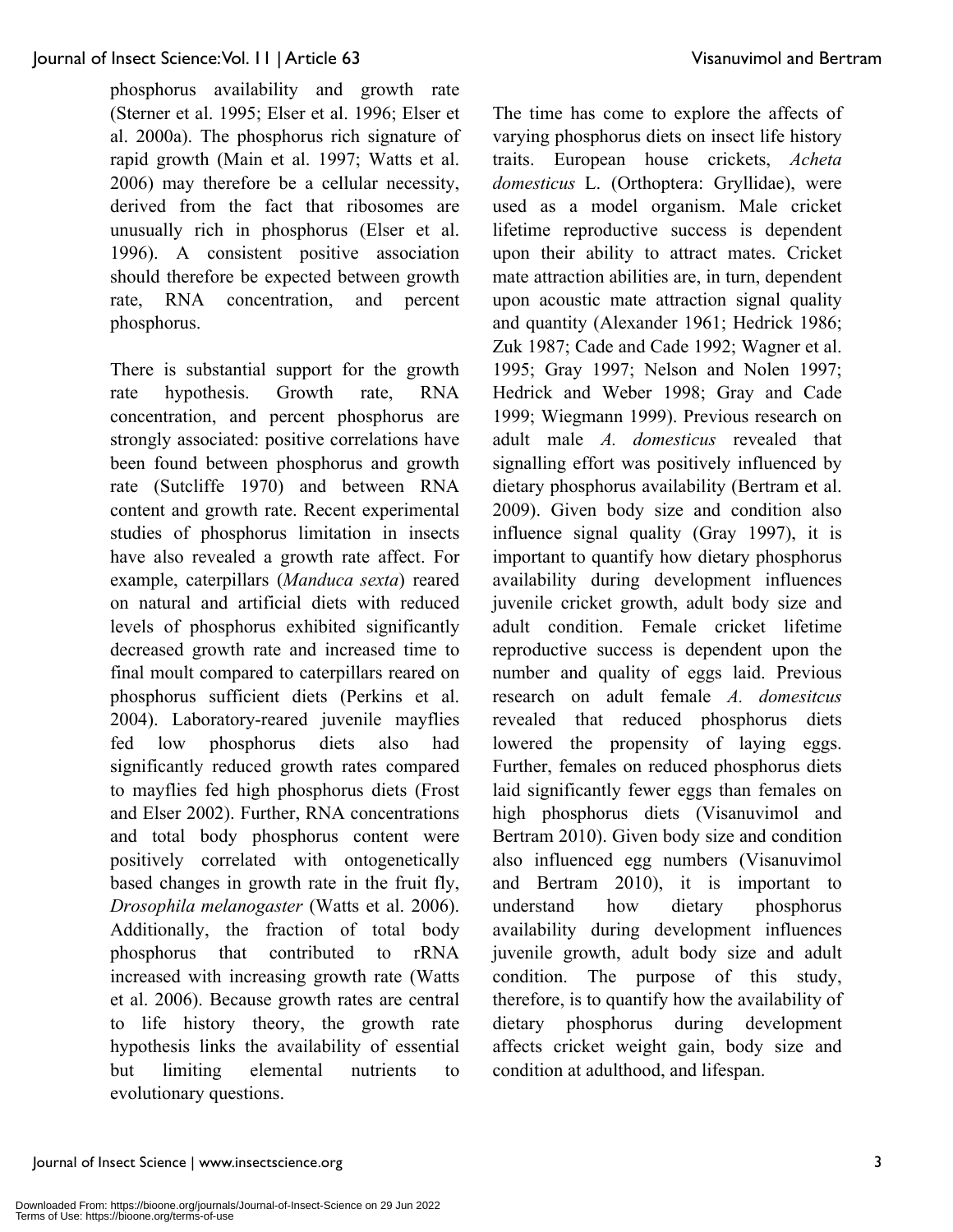#### **Materials and Methods**

European house crickets, *A. domesticus*, were purchased as third and fourth instar juveniles from Port Credit Pet Center in Port Credit, Ontario, Canada. They were raised communally in 36-litre rectangular plastic containers  $(36 L x 28 W x 23 H cm)$  in an insect rearing facility in the Nesbitt Biology Building at Carleton University. The rearing facility had a temperature range of  $26 \pm 4$ <sup>o</sup>C and 12 hour light :12 hour dark cycle. All crickets were provided with cardboard cartons for shelter, and unlimited access to food and water. Food consisted of powdered Harlan Teklad Rodent diet no. 8604 (1% phosphorus; manufactured by Harlan Laboratories Inc, www.harlan.com) until the day they were included in the experiment.

The experiment was initiated at the start of the  $7<sup>th</sup>$  instar to ensure crickets would have two full instars of growth on the phosphorus diets prior to undergoing final moult (*A. domesticus* typically go through eight different instars before moulting into adults; Roe *et al*., 1985). Crickets were examined daily to see if they had reached their  $7<sup>th</sup>$  instar. The  $7<sup>th</sup>$  instar is easily recognizable as it is when the wing pads and ovipositior become visible (Roe *et*  $al_{1}$ , 1985). The day crickets reached their  $7<sup>th</sup>$ instar they were removed from the rearing colony and housed alone in 500 ml plasticcoated paper bowls (7 H x 11 D cm) with shelter and unlimited access to water.

Approximately 58 males (range = 57-60) and 58 females (range = 53-62) were placed on each of the five different phosphorus diets ranging from low to high phosphorus content (0.2%, 0.4%, 0.6%, 0.8%, 1.0%). This phosphorus range was designed to mimic the range of food in the wild. Since crickets are omnivores they are capable of consuming a variety of foods, from plants to fungi to insects. These foods vary from an average of 0.2% phosphorus found in terrestrial plant matter to an average of 0.8% phosphorus found in insects (Sterner and Elser 2002). Experimental diets were designed, manufactured and purchased from Harlan Laboratories Inc. Most of the phosphorus was delivered using calcium phosphate  $(1.0\%P)$ 35.53 g/kg;  $0.8\%$ P = 26.75 g/kg;  $0.6\%$ P = 17.98 g/kg;  $0.4\%$ P = 9.21 g/kg;  $0.2\%$ P = 0.44 g/kg), however, 1.9 g/kg of phosphorus came from casein which was used as a protein source. Calcium levels were balanced across the diets to 1% with calcium carbonate  $(1.0\%P = 0.0 \text{ g/kg}; 0.8\%P = 6.5 \text{ g/kg}; 0.6\%P$  $= 12.75$  g/kg;  $0.4\%P = 19.25$  g/kg;  $0.2\%P =$ 25.75 g/kg). Each diet also contained 24% protein (236.6 g/kg of protein; 272 g/kg casein), fat (42.7 g/kg: 2.7 g/kg from casein and 40 g/kg from soybean oil), L-cystine (4 g/kg), corn starch (150 g/kg), maltodextrin (50 g/kg), cellulose (50 g/kg), minerals (13.4 g/kg; note no calcium or phosphorus included in the mineral mix), vitamins (10 g/kg), choline bitartrate (2.5 g/kg) and antioxidants (8.0 mg/kg). Thus, diets were identical in every aspect except for the amount of phosphorus they contained. Crickets were provided with unlimited access to their assigned experimental diet from the day they reached their  $7<sup>th</sup>$  instar until the day they died a natural death.

#### **Life history traits**

Each cricket's initial body mass was obtained using a Denver Instruments Precision Analytical Balance model P-114 (www.denverinstruments.com) on the day it reached its seventh instar. Change in body mass over time was quantified by weighing each cricket every week until they died naturally.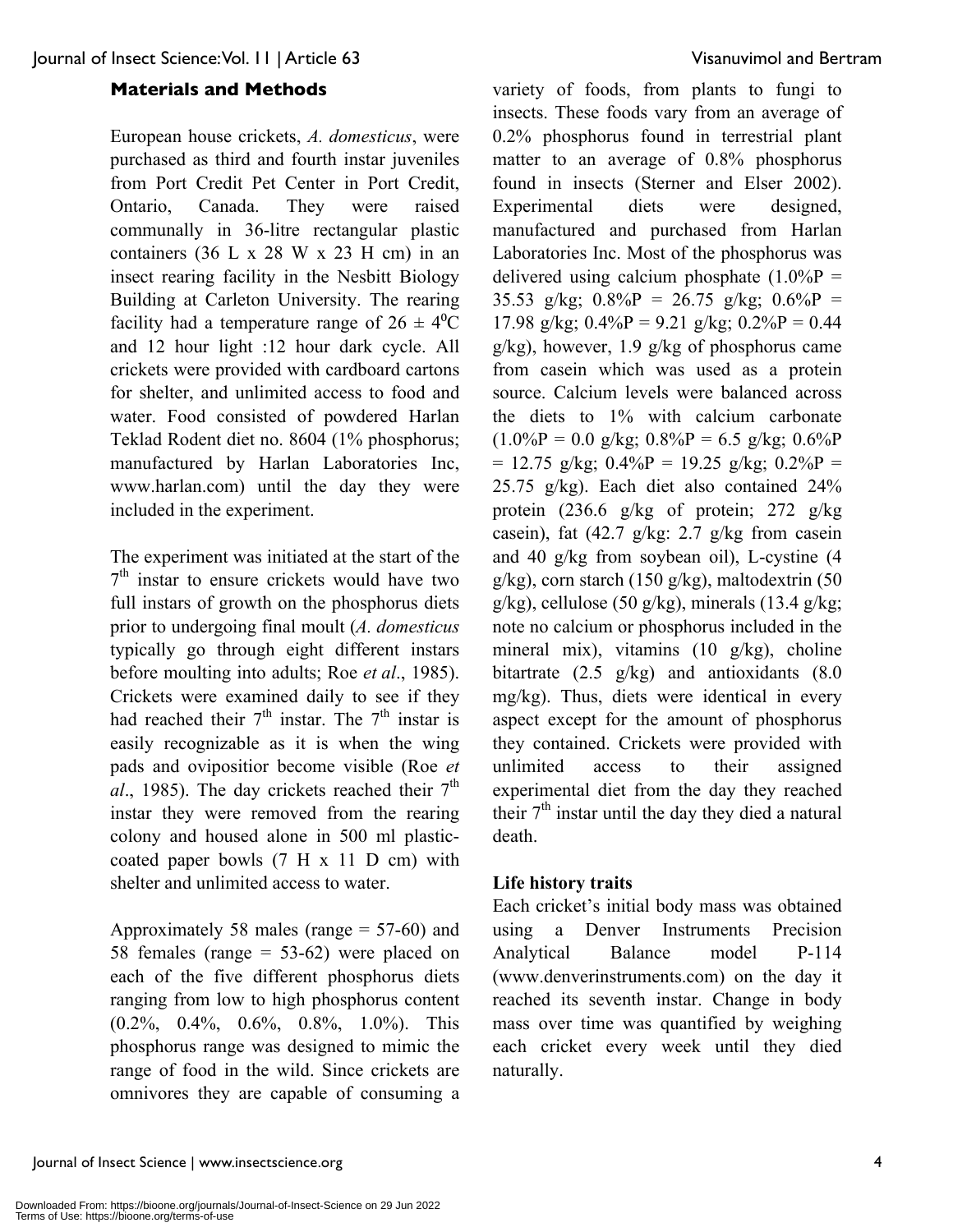Crickets were checked daily throughout the experiment to determine if they had moulted to adulthood, escaped from their containers (happened rarely), or died. Developmental time was calculated as the difference between start date (day the individual reached its seventh instar) and the date it moulted to adulthood (adult date). Lifespan was calculated as the difference between the start date and the date each individual died a natural death (death date). Adult lifespan was also quantified using the difference between the date each individual moulted to adulthood and their death date. The few individuals that escaped prior to dying or did not have their death date or maturity date recorded were excluded from analyses.

Each cricket's head width, thorax width, thorax height, and thorax area were measured to the nearest 0.1 mm using a Zeiss Discover 4. V 12 dissection microscope (www.zeiss.com) following their natural death. These size measurements were significantly positively correlated with each other (correlations ranged from 0.6602 to 0.9067; all p-value <0.0001). A principal component analysis was used to reduce the number of variables. The  $1<sup>st</sup>$  principle component explained 98% of the variation in body size (eigenvalue  $= 15.3259$ ; loadings: thorax width =  $0.15$ , thorax height =  $0.10$ , thorax area =  $0.98$ , and head width =  $0.11$ ) and was used as an overall size measure.

Cricket condition at maturity was quantified using the residuals from an allometric regression of body weight (wet weight at maturity) on body size. Cricket condition at death was quantified using the residuals from an allometric regression of body weight at death (dry weight) on body size (PC1). To obtain dry weight measures each cricket was dried at 130°C for at least 24 hours in a Thermal Scientific (6520 series) drying oven (www.thermalscientific.com). A temperature of 130° C was used because this was the lowest temperature our drying oven could reach. Unfortunately, this high temperature might have resulted in some of the volatile organics evaporating. If so, the dry weights might be slightly lower than normal. Dry weight was quantified using a Denver Instruments Precision Analytical Balance (model P-114).

#### **Compensatory feeding**

Because some invertebrates compensate for poor quality diets by eating more food (Darchambeau 2005; Hubertry and Denno 2006; Boersma and Elser 2006) it was important to quantify the amount of diet consumed. Cricket consumption rates were monitored daily over a three day period. A subset of juveniles from each of the five diets (at least 10 males and 10 females per diet) were given a pre-weighed amount of food (more food than they could consume in a 24 hr period) on day ten of the experiment. Twenty-four hours later any cricket frass was

| Table I. Parameters included in the models used to analyze the factors contributing to life-history traits. Factors (columns) |  |  |  |  |  |  |
|-------------------------------------------------------------------------------------------------------------------------------|--|--|--|--|--|--|
| with an X were included in the model (rows).                                                                                  |  |  |  |  |  |  |

| Model                        | <b>%P Diet</b>          | <b>Sex</b>  | <b>Weight at</b><br><b>Exp. Start</b> | <b>Development</b><br><b>Time</b> | <b>Body Size</b> | <b>Condition at</b><br><b>Maturity</b> | Lifespan | <b>Condition at Dry Weight</b><br><b>Death</b> | at Death | %P Diet<br><b>Interactions</b> | <b>Time</b> | <b>Time</b><br><b>Interactions</b> |
|------------------------------|-------------------------|-------------|---------------------------------------|-----------------------------------|------------------|----------------------------------------|----------|------------------------------------------------|----------|--------------------------------|-------------|------------------------------------|
| Weight Change (All)          | ×                       |             |                                       |                                   |                  |                                        |          |                                                |          |                                |             |                                    |
| Adulthood (Y/N)?             | N<br>ᄉ                  |             |                                       |                                   |                  |                                        |          |                                                |          |                                |             |                                    |
| Development Time             | ×                       |             |                                       |                                   |                  |                                        |          |                                                |          |                                |             |                                    |
| Lifespan (Juveniles)         | w                       |             |                                       |                                   |                  |                                        |          | $\checkmark$                                   |          |                                |             |                                    |
| Lifespan (Adults)            |                         |             | $\ddot{\phantom{a}}$                  |                                   |                  |                                        |          | ×                                              |          |                                |             |                                    |
| <b>Body Size (Juveniles)</b> |                         |             |                                       | X                                 |                  |                                        | x        |                                                |          |                                |             |                                    |
| Body Size (Adults)           |                         |             |                                       | $\times$                          |                  |                                        |          |                                                |          |                                |             |                                    |
| <b>Condition at Maturity</b> |                         |             |                                       | $\times$                          |                  |                                        |          |                                                |          |                                |             |                                    |
| Condition at Death           |                         |             |                                       |                                   |                  |                                        | $\sim$   |                                                |          |                                |             |                                    |
| <b>Compensatory Feeding</b>  | X                       |             |                                       |                                   |                  |                                        |          |                                                |          |                                |             |                                    |
| % P in Body                  |                         |             |                                       |                                   |                  |                                        |          |                                                |          |                                |             |                                    |
| % N in Body                  | $\overline{\mathsf{x}}$ | $\check{ }$ |                                       |                                   |                  |                                        | X        |                                                |          |                                |             |                                    |

Journal of Insect Science | www.insectscience.org 5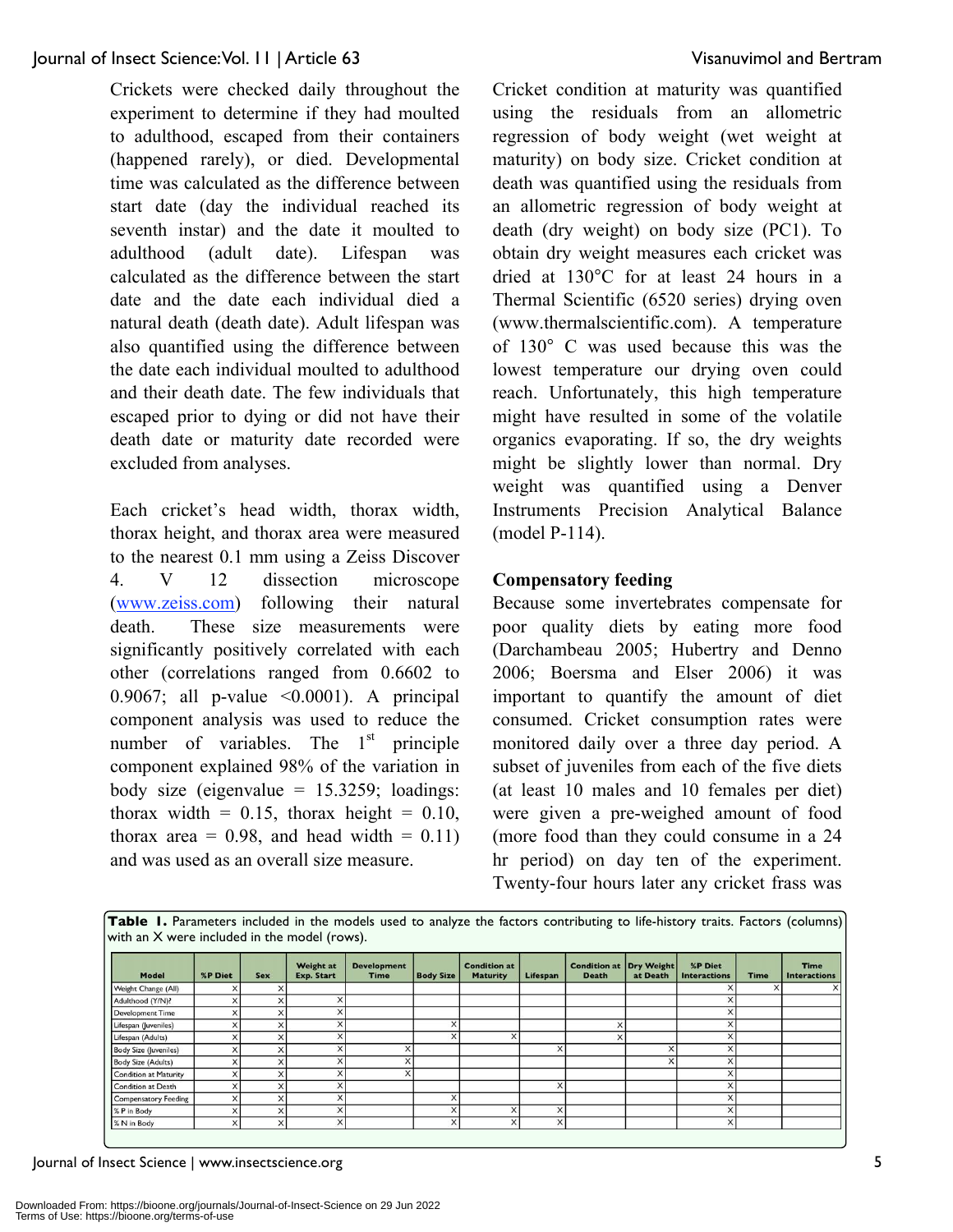|  | Table 2. Descriptive statistics for all measured variables in experiment. |
|--|---------------------------------------------------------------------------|
|--|---------------------------------------------------------------------------|

| <b>Parameter</b>    | <b>Sex</b> | <b>Stage</b> | <b>Mean±SE</b>    | Min.           | Max.  | <b>CV</b> | N   |
|---------------------|------------|--------------|-------------------|----------------|-------|-----------|-----|
|                     | Female     | Adult        | $215.99 \pm 7.77$ | 50.4           | 552.2 | 41.8      | 139 |
|                     | Male       | Adult        | $201.28 \pm 6.65$ | 99.4           | 472.9 | 34.94     | 122 |
| <b>Start Weight</b> | Female     | Juv.         | $193.85 \pm 5.44$ | 43.4           | 541.6 | 34.2      | 150 |
|                     | Male       | Juv.         | $200.84 \pm 5.87$ | 83.1           | 508   | 37.88     | 168 |
|                     | Female     | Adult        | $291.50 \pm 8.09$ | 69.9           | 587.5 | 32.74     | 139 |
| Adult Weight        | Male       | Adult        | $245.64 \pm 7.38$ | 98.2           | 481   | 33.2      | 122 |
|                     | Female     | Adult        | $21.67 \pm 0.79$  | 6              | 52    | 40.44     | 123 |
| Development         | Male       | Adult        | $16.97 \pm 0.59$  | 6              | 36    | 34.66     | 100 |
| Days Adult          | Female     | Adult        | $50.73 \pm 2.66$  | $\mathbf{2}$   | 140   | 58.21     | 123 |
|                     | Male       | Adult        | $23.78 \pm 2.55$  | $\mathbf{I}$   | 4     | 107.15    | 100 |
|                     | Female     | Adult        | $72.31 \pm 2.80$  | 12             | 157   | 42.88     | 123 |
|                     | Male       | Adult        | $40.15 \pm 2.46$  | 12             | 161   | 61.15     | 100 |
| Lifespan            | Female     | Juv.         | $10.95 \pm 0.58$  | 1              | 26    | 60.23     | 130 |
|                     | Male       | luv.         | $12.45 \pm 0.54$  | $\overline{2}$ | 27    | 55.05     | 159 |
|                     | Female     | Adult        | $3.90 \pm 0.06$   | 1.62           | 5.41  | 15.45     | 112 |
| Head Width          | Male       | Adult        | $3.56 \pm 0.07$   | 2.44           | 4.9   | 15.13     | 55  |
|                     | Female     | Juv.         | $3.47 \pm 0.06$   | 1.85           | 4.53  | 16.21     | 100 |
|                     | Male       | luv.         | $3.46 \pm 0.05$   | 2.01           | 4.93  | 14.55     | 104 |
|                     | Female     | Adult        | $83.11 \pm 4.05$  | 8.3            | 283.8 | 52.47     | 116 |
| Dry Weight          | Male       | Adult        | $54.24 \pm 2.63$  | 10.3           | 136.8 | 77.72     | 92  |
|                     | Female     | Juv.         | $48.75 \pm 3.20$  | 9.5            | 210   | 74.61     | 129 |
|                     | Male       | luv.         | $48.77 \pm 1.87$  | 9.1            | 134.5 | 48.16     | 158 |
|                     | Female     | Adult        | $1.18 \pm 0.03$   | 0.72           | 1.64  | 21.04     | 62  |
|                     | Male       | Adult        | $0.96 \pm 0.03$   | 0.64           | 1.43  | 17.92     | 36  |
|                     | Female     | Juv.         | $1.15 \pm 0.08$   | 0.81           | 1.69  | 25.98     | 4   |
| % P Body            | Male       | luv.         | $0.98 \pm 0.02$   | 0.82           | 1.23  | 9.05      | 29  |
|                     | Female     | Adult        | $10.43 \pm 0.18$  | 6.26           | 13.12 | 12.81     | 61  |
|                     | Male       | Adult        | $11.23 \pm 0.15$  | 9.5            | 12.87 | 7.84      | 36  |
|                     | Female     | Juv.         | $10.29 \pm 0.31$  | 7.58           | 11.97 | 11.18     | 4   |
|                     | Male       | luv.         | $10.94 \pm 0.17$  | 8.6            | 12.77 | 8.62      | 30  |

The sample size for number of eggs laid is smaller because it does not include females that died prior before the mating session or individuals that escaped.

carefully removed from the food dish and the remaining food was re-weighed. Total food consumption was calculated by determining the difference between the start weight and the end weight (24 hours later) of the food. This process was repeated every 24 hours over the course of three days to obtain three consumption measures per individual. Each individual's average consumption rate was then calculated. Only juveniles that did not moult in the day prior, during, or the day immediately following the compensatory feeding assays were included.

#### **Stoichiometry**

Cricket total body phosphorus and nitrogen content were quantified on a subset of the individuals (at least 10 males and 10 females per diet) to ascertain how phosphorus influenced body stoichiometry. Each dried cricket was pulverized to a uniform powder using a mortar and pestle. Approximately 1-2 mg of powder was then used to assess individual body stoichiometry. To quantify total body phosphorus content a persulfate oxidation technique followed by orthophosphate analysis using the acid molybdate technique was utilized (APHA 1992). To quantify total body nitrogen content Elementar (www.elementar.de) Vario Micro Cube CHN analyzer was utilized for the Dumas method. The Dumas method involves combusting the samples at high temperatures using oxygen. The gas that is produced is then passed through a special column where carbon dioxide and water is absorbed. The carbon and nitrogen content is then analyzed from this gas. The product that remains from the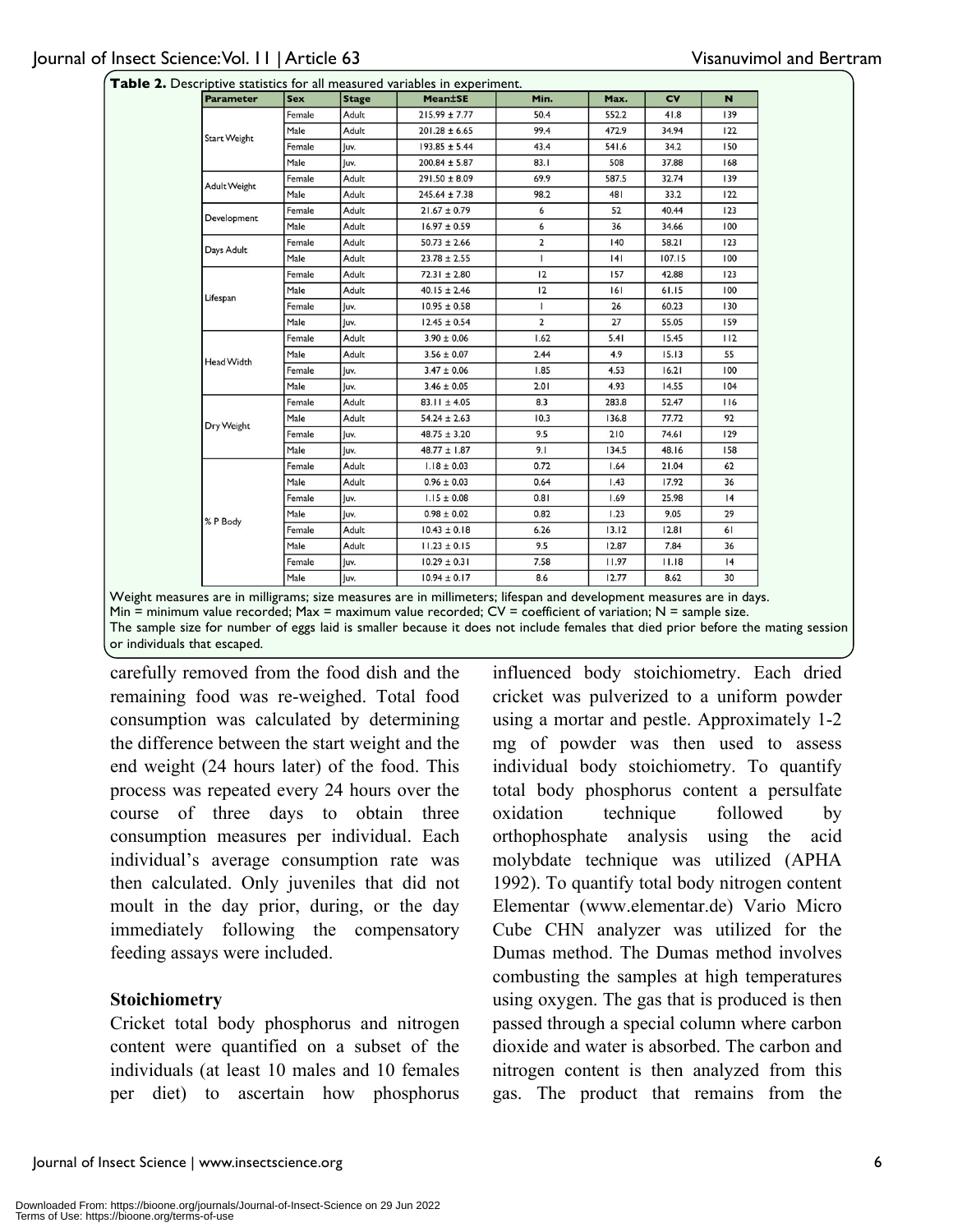combusted sample can then be analyzed for nitrogen content.

#### **Statistical analyses**

Statistical analyses were conducted using JMP 8.0.1 statistical software (SAS Institute Inc. www.sas.com). Shapiro-Wilk goodness-of-fit tests were used to ensure the data do not differ significantly from normality. When data were not normally distributed (lifespan), they were transformed using a log transformation to approximate a normal distribution. A repeated measures analysis of variance was used to determine how body weight changed through time. A nominal logistic fit model was used to explore the factors influencing whether or not crickets survived through adulthood. Multiple regression models were used to quantify whether phosphorus availability influenced compensatory feeding behaviour, body size, condition, and body stoichiometry. Cox proportional hazard survival models were used to determine the factors influencing cricket lifespan (overall), juvenile lifespan (individuals that died as juveniles), and for the individuals that died as adults, juvenile development time and adult lifespan. Parameters and interactions included in each of the multivariate models are shown in Table 1. Correlation analysis was used to examine the relationship between cricket body nitrogen and phosphorus content.

### **Results**

Cricket weight gain was influenced by the availability of phosphorus in the diet. Overall, juveniles fed enhanced phosphorus diets gained significantly more weight over time than juveniles fed reduced phosphorus diets. Cricket weight gain was also influenced by development time and the sex of the cricket (Figure 1, Table 2,3).

| Model                            | DF     | $R^2$ <sub>adj</sub> /Parameter             | $F/X^2$  | P        |
|----------------------------------|--------|---------------------------------------------|----------|----------|
|                                  | 3,271  | Overall Model (Between)                     | 4.0857   | 0.0007   |
|                                  |        | Sex                                         | 12.0175  | 0.0006   |
| Weight Change                    | 9,655  | Overall Model (Within)                      | 3.4398   | 0.0004   |
|                                  |        | Time                                        | 27.9204  | < 0.0001 |
|                                  |        | Time x %P Diet                              | 3.0917   | 0.0275   |
|                                  |        | Time x Sex                                  | 7.209    | 0.0001   |
| Adulthood (Y/N)?                 | 5,572  | Overall Model; $R^2_{\text{adj}} = 0.0059$  | 4.7361   | 0.4489   |
|                                  | 5.261  | Overall Model                               | 56.8471  | < 0.0001 |
| <b>Development Time</b>          |        | Sex                                         | 23.3588  | < 0.0001 |
|                                  |        | Start Weight                                | 28.9617  | < 0.0001 |
|                                  | 9,251  | Overall Model                               | 25.4847  | 0.0025   |
| Lifespan (Juveniles)             |        | Sex                                         | 7.0255   | 0.008    |
|                                  |        | <b>Start Weight</b>                         | 7.9767   | 0.0047   |
|                                  |        | Condition at Death                          | 11.8134  | 0.0006   |
|                                  | 11.191 | Overall Model                               | 92.0238  | < 0.0001 |
| Lifespan (Adults)                |        | Sex                                         | 50.2654  | < 0.0001 |
|                                  |        | Condition at Adulthood                      | 7.9305   | 0.0049   |
|                                  |        | Condition at Death                          | 5.7979   | 0.016    |
|                                  | 9,241  | Overall Model; $R^2_{\text{adj}} = 0.1264$  | 5.0201   | < 0.0001 |
| Size (Juvenile Death)            |        | Sex                                         | 14.0906  | 0.0002   |
|                                  |        | <b>Start Weight</b>                         | 14.2933  | 0.0002   |
|                                  |        | Lifespan (Log)                              | 15.812   | < 0.0001 |
|                                  | 9,184  | Overall Model; $R^2_{\text{adj}} = 0.1262$  | 4.0978   | < 0.0001 |
| Size (Adult Death)               |        | Sex                                         | 11.0165  | 0.0011   |
|                                  |        | Start Weight x %P Diet                      | 6.6028   | 0.011    |
|                                  |        | Dry Weight                                  | 4.4836   | 0.0356   |
|                                  | 7,223  | Overall Model; $R^2_{14} = 0.6614$          | 65.2102  | < 0.0001 |
|                                  |        | %P Diet                                     | 7.5808   | 0.0064   |
| Condition at Maturity            |        | <b>Start Weight</b>                         | 370.0594 | < 0.0001 |
|                                  |        | <b>Development Time</b>                     | 54.1215  | < 0.0001 |
|                                  | 7,194  | Overall Model; $R^2_{\text{adj}} = 0.3799$  | 22.8789  | < 0.0001 |
| Condition at Death (Juveniles)   |        | <b>Start Weight</b>                         | 146.6514 | < 0.0001 |
|                                  |        | Lifespan (Log)                              | 7.304    | 0.0074   |
|                                  | 7.183  | Overall Model; $R^2_{\text{adj}} = 0.3668$  | 16.7253  | < 0.0001 |
| Condition at Death (Adults)      |        | <b>Start Weight</b>                         | 80.7625  | < 0.0001 |
|                                  |        | Lifespan (Log)                              | 30.1517  | < 0.0001 |
|                                  | 5.215  | Overall Model; $R^2_{16} = 0.0940$          | 5.5674   | < 0.0001 |
| <b>Compensatory Feeding (All</b> |        | %P Diet                                     | 6.3878   | 0.0122   |
| Individuals)                     |        | Sex                                         | 4.5633   | 0.0338   |
|                                  |        | <b>Start Weight</b>                         | 17.7907  | < 0.0001 |
|                                  | 11.78  | Overall Model; $R^2_{16} = 0.5314$          | 10.1763  | < 0.0001 |
|                                  |        | %P Diet                                     | 21.4239  | < 0.0001 |
| %P Body (Adults)                 |        | Sex                                         | 4.3747   | 0.0397   |
|                                  |        | Lifespan                                    | 7.1345   | 0.0092   |
|                                  | 11,77  | Overall Model; $R^2_{\text{soft}} = 0.1871$ | 2.8415   | 0.0036   |
|                                  |        | %P Diet                                     | 7.2864   | 0.0085   |
| %N Body (Adults)                 |        | Sex                                         | 7.8798   | 0.0063   |
|                                  |        | Start Weight x %P Diet                      | 4.4679   | 0.0378   |
|                                  |        | Condition at Adulthood x %P Diet            | 4.7318   | 0.0327   |

Table 3. Factors influencing variation in life history traits (factors with P<0.10 included).

condition, and stoichiometric measures were quantified using multiple regressions Survival to adulthood was quantified with a nominal logistic fit model Time to adulthood and lifespan were quantified using Cox proportional hazards models

Factors included in each model are presented in Table 1.

Developmental time (time to adulthood/maturity) was not influenced by the availability of phosphorus in the diet. Development time was, however, influenced by the sex of the cricket, with females taking almost five days longer to develop to adulthood than males (Table 2,3). Developmental time was also influenced cricket weight prior to the start of the experiment, with heavier juveniles maturing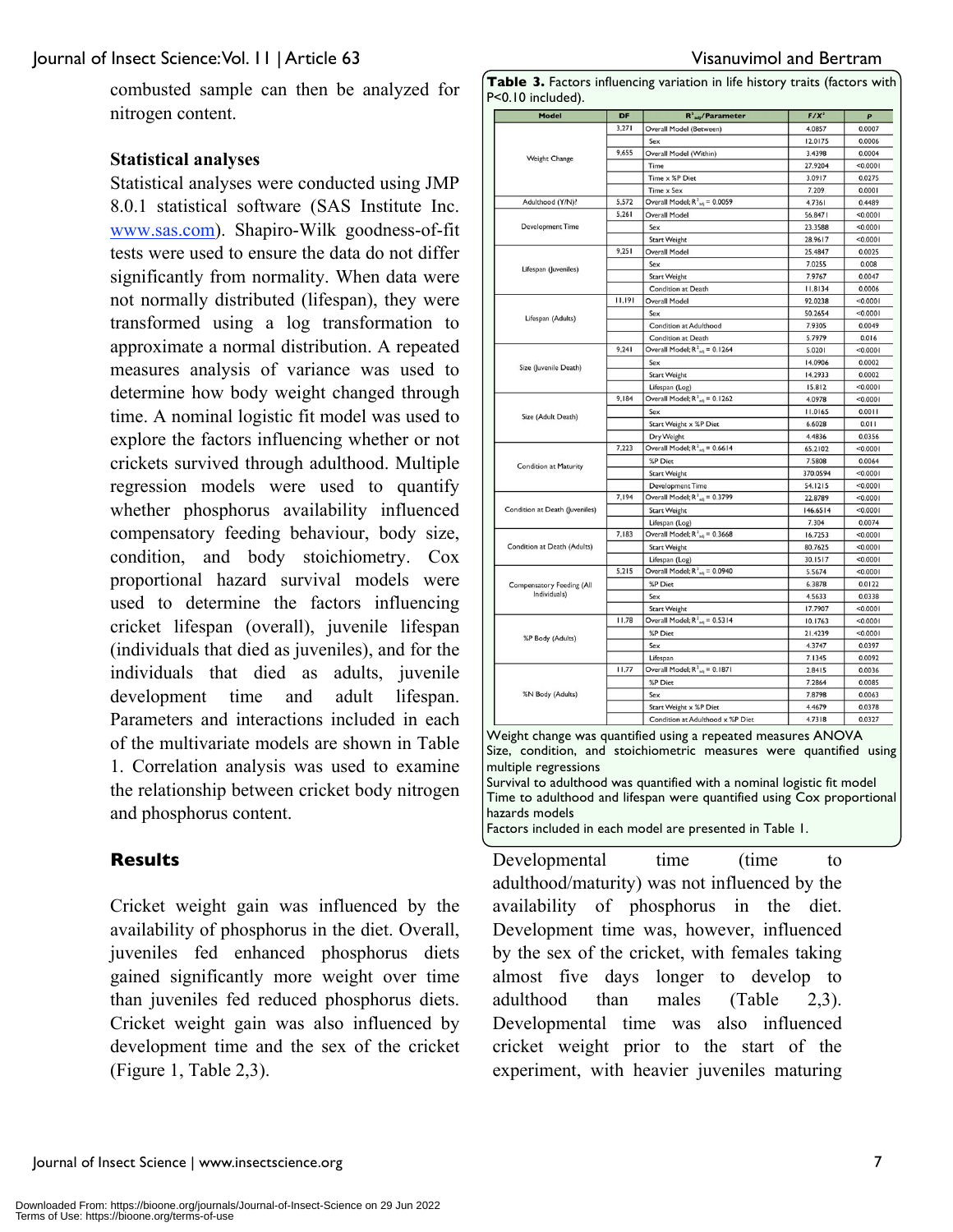

into adults faster than lighter juveniles (Table 3).

The model exploring survival to adulthood (successful maturation) was not statistically significant (Table 3). Successful maturation was not influenced by the availability of phosphorus in the diet, cricket sex, weight prior to the start of the experiment, or the interaction between these variables and phosphorus availability in the diet.

Cricket lifespan was not influenced by the availability of phosphorus in the diet. Lifespan was, however, influenced by cricket sex, condition at adulthood, and condition at death (Table 3). Females lived longer than males. Crickets that were heavier at the start of the experiment lived longer than lighter crickets.



food per day than crickets reared on high phosphorus diets. High quality figures are available online. Further, crickets in good condition at adulthood lived longer than crickets in poor

condition at adulthood. Crickets that survived a long time also tended to be in better condition at death than crickets that died earlier in the experiment (Table 3).

The factors that influenced adult body size were sex (females were bigger than males) and an interaction between start weight and dietary phosphorus availability (lighter crickets at the start of the experiment were positively affected by phosphorus availability; heavier crickets were not). Together these factors explained 13% of the variation in body size and suggest phosphorus availability positively influences cricket body size, depending on start weight.

Cricket condition at maturity was significantly influenced by the availability of phosphorus in the diet. Crickets with access to high phosphorus diets were in significantly better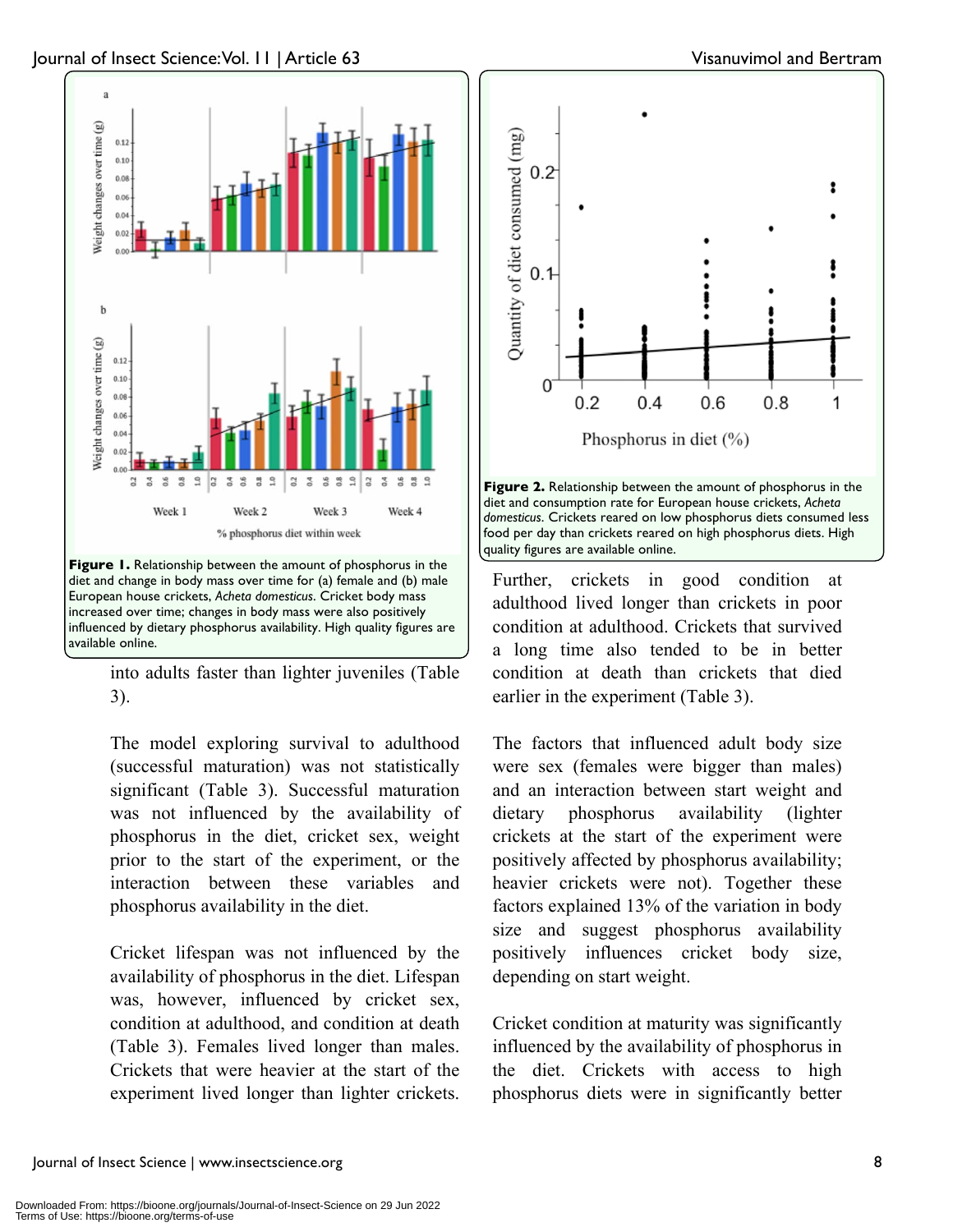condition at maturity than crickets reared on low phosphorus diets. Condition at maturity was also influenced by cricket weight prior to the start of the experiment, and developmental time (Table 3). Crickets that where heavy prior to the start of the experiment were also in better condition at maturity. Further, crickets that took longer to develop to adulthood were in better condition at maturity than crickets that developed quickly. Together these factors explained 66% of the variation in condition at maturity.

Cricket condition at death was not influenced by the availability of phosphorus in the diet. It was, however, dependent on cricket weight at the start of the experiment and cricket lifespan (Table 3). Crickets that were heavier at the start of the experiment were in better condition at death. Similarly, crickets that lived a long time were in better condition at death than crickets that died young. Just over one third of the variation in condition at death was explained by these factors.

#### **Compensatory feeding**

Crickets did not compensate for poor phosphorus availability by consuming more food as would be expected if crickets were compensating. Instead, crickets tended to eat less when the diet contained little phosphorus (Figure 2). Foraging behaviour was influenced by start weight and sex. Heavier individuals consumed more food per day than lighter individuals (Table 3). Together these factors explained 9% of the variation in juvenile cricket compensatory feeding behaviour (Table 3).

#### **Stoichiometry**

Cricket body stoichiometry was highly variable across individuals (Table 2), and the availability of phosphorus in the diet was one of the key factors influencing body



**Figure 3.** Relationship between the amount of phosphorus in the diet and cricket total body phosphorus content for (a) female and (b) male European house crickets, *Acheta domesticus*. There was a significant positive relationship between phosphorus availability and body content. High quality figures are available online.

stoichiometry (Table 3). Crickets with more phosphorus in their diets had higher body phosphorus contents compared to crickets that with reduced phosphorus diets (Figure 3). Further, cricket sex, lifespan and an interaction between sex and phosphorus availability also influenced cricket body stoichiometry (Table 3; Figure 3). Females had higher phosphorus levels in their bodies than males (Table 2), and female body phosphorus content was more affected by the availability of phosphorus in the diet than male body phosphorus content. Further, crickets that lived longer tended to have more phosphorus in their bodies than crickets that died young. The model for body phosphorus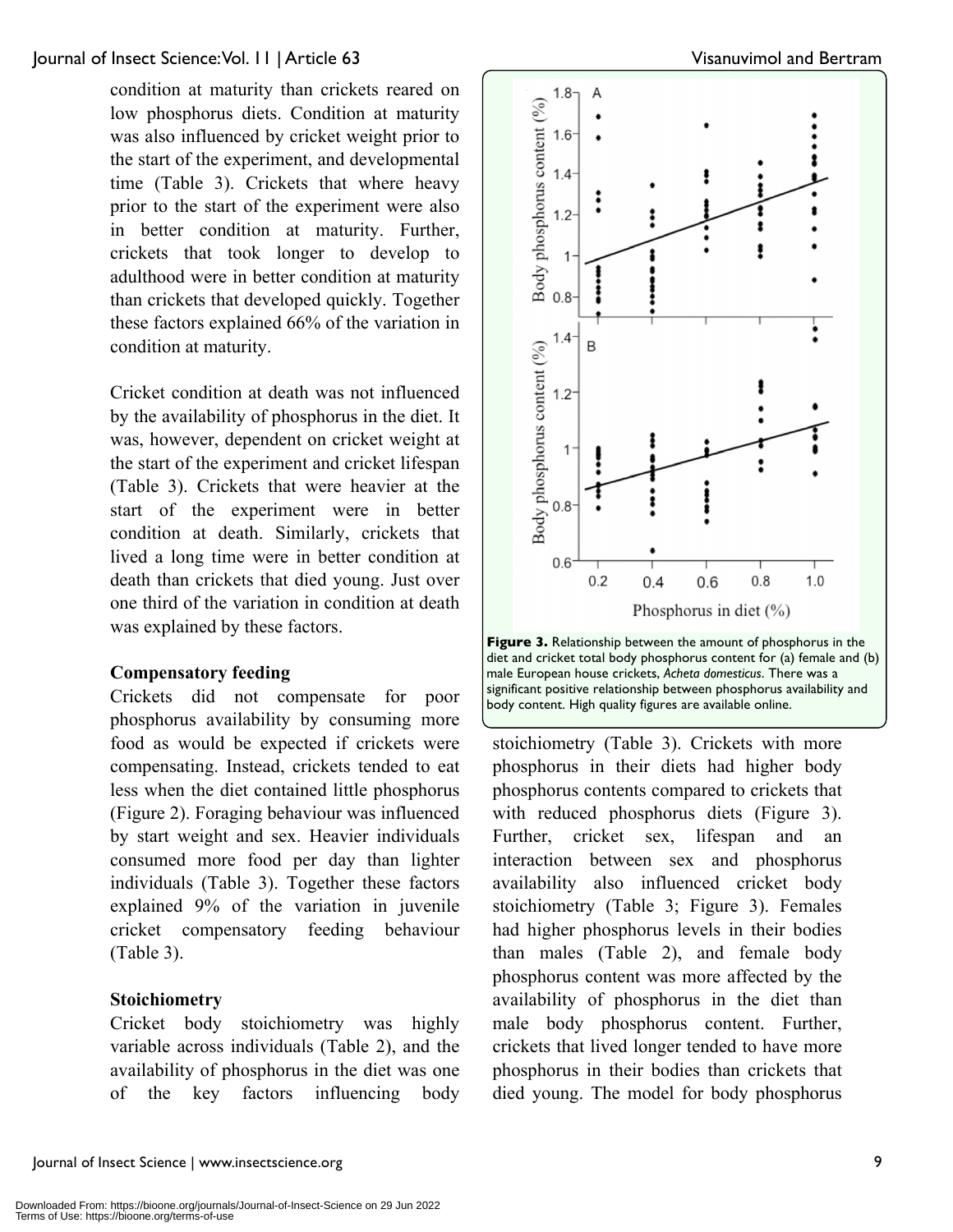content was statistically significant and explained 53% of the variation in total body phosphorus content.

Cricket total body phosphorus and nitrogen contents were positively correlated with each other (r=0.2829, P = 0.0050, N = 97). Further, nitrogen content was positively influenced the availability of phosphorus in the diet. Nitrogen content was also influenced by cricket sex (males contain more nitrogen than females), an interaction between start weight and phosphorus availability, and an interaction between condition at maturity and phosphorus availability (Table 3). Together these factors explained 19% of the variation in cricket body nitrogen content.

## **Discussion**

Crickets reared on high phosphorus diets gained weight faster, were in better condition at maturity, and had more phosphorus and nitrogen in their bodies than crickets reared on low phosphorus diets (Table 1,3). High phosphorus diets were also implicated in adult body size (interaction with weight at start of the experiment; Table 1,3). Together, these results suggest that the ability to locate, obtain, and retain dietary phosphorus positively influences cricket life history traits.

The finding that dietary phosphorus availability impacts cricket weight gain (Figure 1) is consistent with other insect studies. Tobacco hornworm larvae (Perkins 2004), benthic mayfly nymphs (Frost and Elser 2002), and southern house mosquitoes (Peck and Walton 2005) reared on phosphorus rich food exhibited elevated growth rates compared to individuals reared on reduced phosphorus diets. Phosphorus is also known to influence growth in a variety of other organisms including bacteria, algae, and zooplankton (Rothhaupt 1992; DeMott et al. 1998; Vadstein 2000; Elser et al. 2001). Together these findings suggest that phosphorus availability influences growth in most invertebrates and provide support for the growth rate hypothesis.

Increased dietary phosphorus availability did not influence the likelihood that crickets would successfully develop into adults, nor did it shorten the time it took them to undergo their final moult. These findings conflict with those of Perkins et al. (2004) who revealed that increased phosphorus availability shortened the time to final instar moult. These studies are not directly comparable, however, as Perkins et al. (2004) reared tobacco horn worm larvae phosphorus diets throughout juvenile development whereas we reared crickets on phosphorus diets through only the last two of eight juvenile stages (and into adulthood). Future research should examine the effect of reduced phosphorus throughout cricket development.

Dietary phosphorus availability did not directly influence cricket lifespan. This finding supports all other cricket studies to date that have investigated whether phosphorus availability influences length of life (Bertram et al. 2009; Visanuvimol and Bertram, 2010).

Crickets reared on high phosphorus diets were in better condition at maturity than those reared on low phosphorus diets. Further, crickets reared on high phosphorus diets tended to be larger than crickets reared on low phosphorus diets (interaction with body weight). These findings suggest important fitness ramifications, as body size and condition can influence lifetime reproductive success. The quality and quantity of acoustic mate attraction signals are partially dependent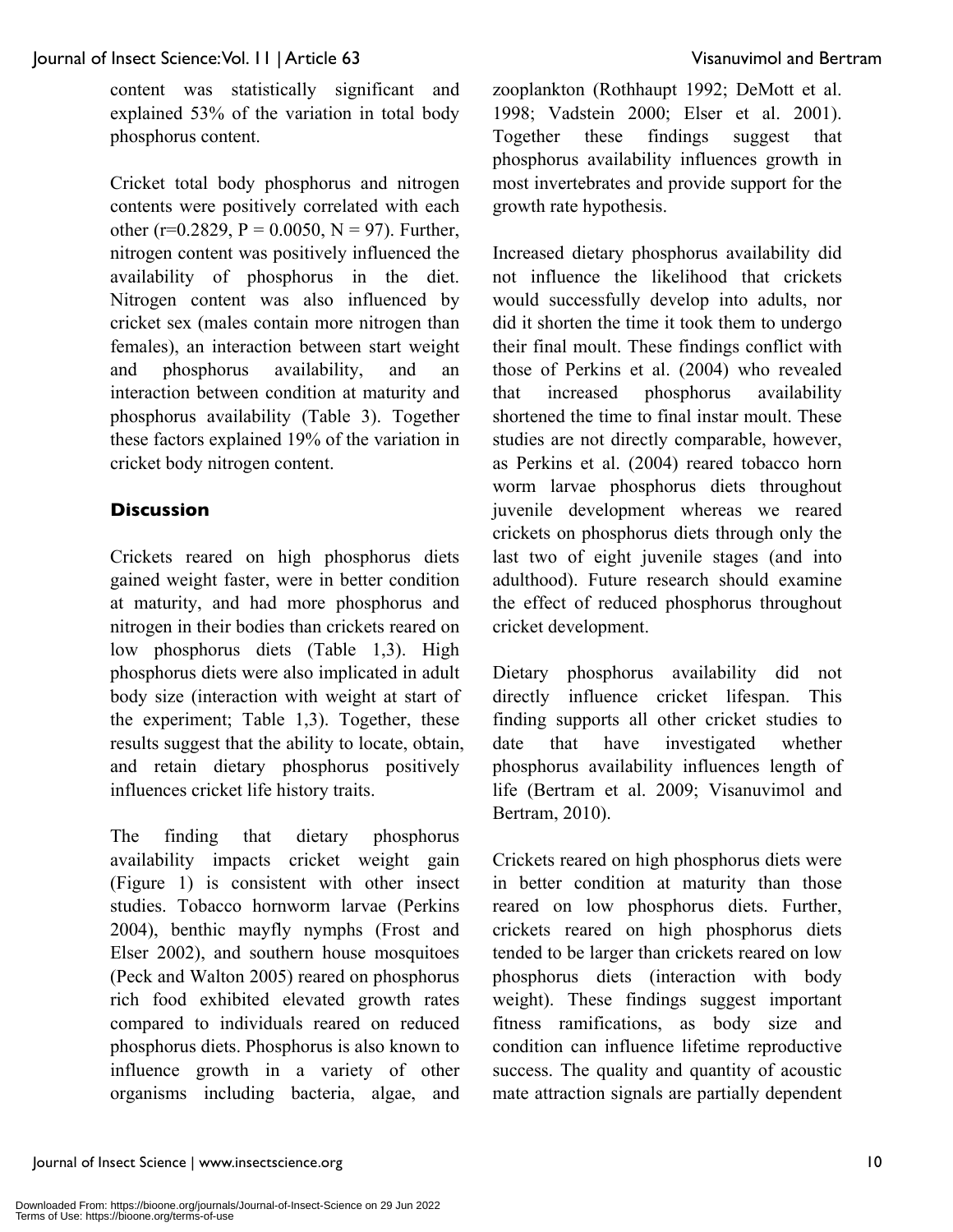on cricket body size and condition (Bertram, unpublished data; Gray 1997). Similarly, female cricket egg laying behaviour is also dependent on cricket body size and condition (Visanuvimol and Bertram 2010). Thus, these results indicate that the availability of dietary phosphorus during adulthood may directly influence both condition and fitness (present study, Bertram et al. 2009, Visanuvimol and Bertram 2010).

#### **Compensatory feeding**

Crickets did not compensate for low phosphorus availability by consuming more food. Instead, crickets reared on high phosphorus diets tended to consume more food than those reared on the low phosphorus diets. In order for crickets to compensate for missing nutrition, they must be able to assess the current state of their food and their own internal elemental component. To date, there has been no research to address whether *A. domesticus* can assess its own internal elemental composition. In caterpillars, the measure of internal state is influenced by the concentration of trehalose, the main storage of sugar in insects, in the haemolymph (Thompson 2003). Haemolymph trehalose concentration increases when caterpillars eat carbohydrate rich foods and decreases when they eat protein rich foods. The process in gustatory response to nutrient stimuli causes the insect to switch between food types (Schiff et al. 1989; Friedman et al. 1991).

The fact that crickets did not compensate for low phosphorus availability by consuming more food does not preclude the possibility that crickets might compensate for low phosphorus availability in other ways. Crickets could potentially select different foods or disperse to new environments with higher quality food when faced with low phosphorus availability. These hypotheses have not been tested as crickets that were used in this experiment were confined to a single food source. Future studies should therefore examine whether crickets preferentially forage on high quality foods or disperse to new environment when given the opportunity.

#### **Bacterial endosymbionts**

Bacterial endosymbionts can play an important role in the metabolism and food budgets of their insect hosts (Douglas 1994; Houk and Griffiths 1980). Insects that possess bacterial symbionts tend to live on nutritionally poor or unbalanced diets during at least one stage in their lives (Douglas 1998). These symbiotic microorganisms are thought to provide a supplemental source of essential nutrients ((Douglas 1994; Houk and Griffiths 1980). Given a wide variety of insects host bacterial symbionts (e.g., Blattaria, Heteroptera, Homoptera, Anoplura, Mallaphaga, Diptera, Coleoptera, and Formicidae; Douglas 1998) these bacterial endosymbionts may also play an important role in cricket metabolism. Unfortunately, to our knowledge, little is known about bacterial endosymbionts in crickets and the role they may play in compensating for reduced phosphorus diets. This may be a fruitful avenue for future work.

#### **Stoichiometry**

Crickets that were fed high phosphorus diets had greater amounts of phosphorus and nitrogen in their bodies than those that were fed reduced phosphorus diets (Figure 4). This begs the question of where the phosphorus and nitrogen reside once the crickets consume it. Phosphorus could be incorporated into cricket RNA (Elser et al. 2000); this is a likely scenario given growth requires extensive protein synthesis and crickets reared on the high phosphorus diets gained more weight over time than crickets on low phosphorus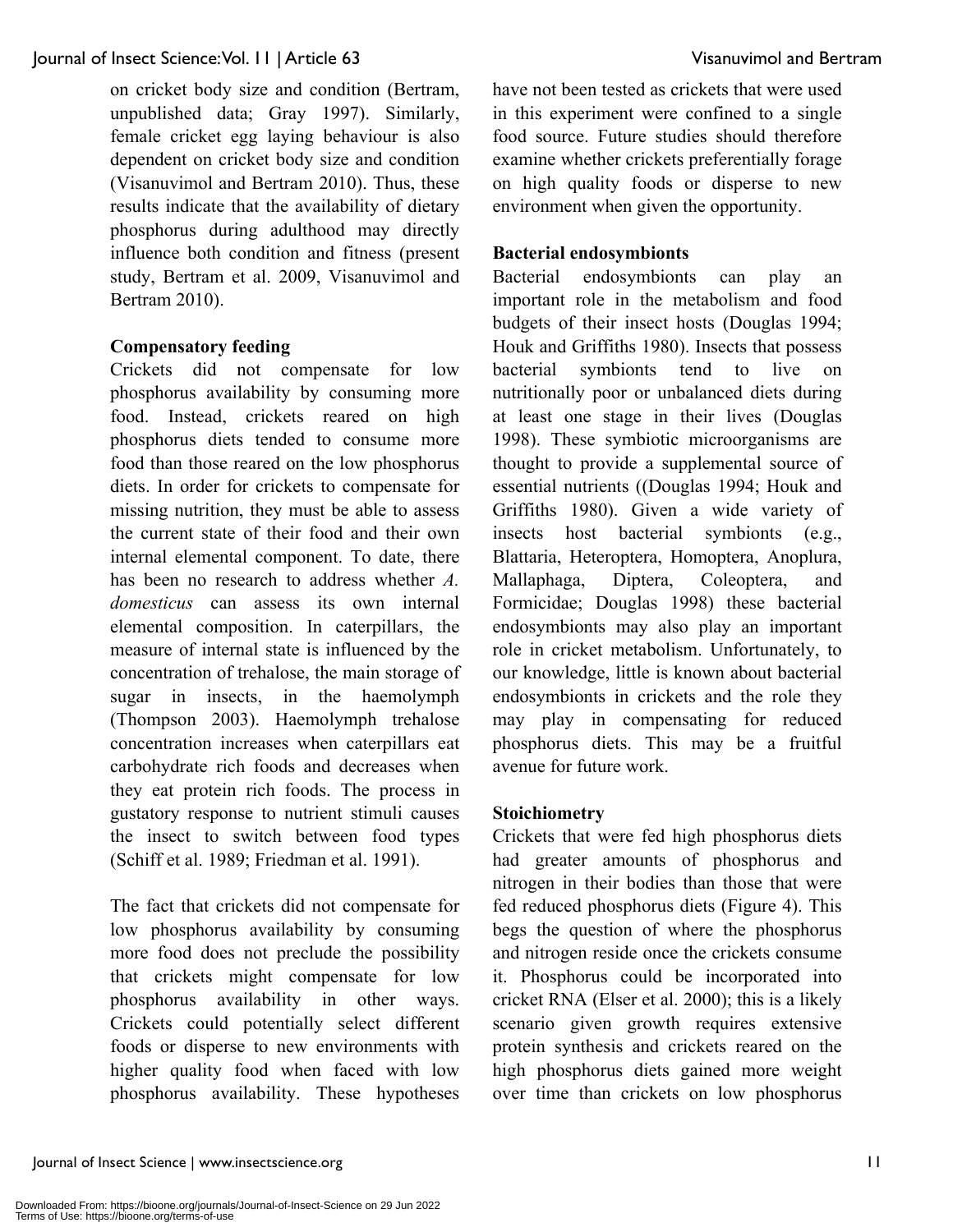diets. Crickets could also store excess phosphorus in their hemolymph (Woods et al*.* 2002). Nitrogen is likely incorporated into cricket muscle. To date, none of these hypotheses have been tested in crickets.

#### **Comparing phosphorus' impact: Juvenile versus adult exposure**

The present study was a sequel to the earlier papers that investigated how phosphorus availability during adulthood influenced reproduction (Bertram et al. 2009; Visanuvimol and Bertram 2010). The adult experiments revealed that dietary phosphorus is an important factor influencing reproduction: males with better access to phosphorus signalled with higher effort; females laid more eggs. Both the present study and Visanuvimol and Bertram's (2010) study revealed that crickets do not compensate for poor phosphorus diets by consuming more food. Crickets in the adult experiment did not differ in their foraging behaviour. Although crickets in the juvenile experiment did differ, it was in the opposite direction than predicted: juveniles that fed on reduced phosphorus diets consumed less food, not more. These results suggest that juveniles may be more selective consumers than adults and/or that phosphorus may be more important during development than it is in adulthood.

The juvenile and adult experiments differed in how dietary phosphorus availability influenced body stoichiometry. There was no relationship between dietary phosphorus availability and body stoichiometry in the adult experiment (Visanuvimol and Bertram 2010). However, the present experiment revealed that crickets fed high phosphorus diets contain more phosphorus and nitrogen in their bodies. These differences suggest that the ability to uptake and retain phosphorus has a stronger impact on body stoichiometry during development than it does in adulthood. Other studies also suggest that juvenile body stoichiometry may be influence by dietary intake. For example, *M. sexta* caterpillars fed high phosphorus diets contained significantly more phosphorus it their bodies compared to caterpillars fed low phosphorus diets (Perkins et al. 2004). Together these results suggest that phosphorus availability during development may substantially influence insect body stoichiometry during adulthood.

Together the cricket experiments suggest that cricket growth, condition at maturity, lifetime reproductive efforts, and body stoichiometry are positively influenced by the availability of phosphorus during development and into adulthood (present study, Bertram et al. 2009, Visanuvimol and Bertram 2010). These studies also suggest that neither lifespan nor condition at death are directly affected by the availability of dietary phosphorus.

#### **Conclusions and future directions**

The findings presented herein and in previous published studies support the small but growing number of studies that reveal phosphorus' importance in influencing insect life history traits. Given the plethora of research suggesting that proteins, lipids, and carbohydrates also influence insect life history traits (e.g., Hunt et al*.* 2004) the importance of phosphorus should be studied relative to these more intensely studied dietary nutrients. In a recent study examining the importance of nutrient availability to grasshopper life history traits, Loaiza et al. (2008) revealed that the need for phosphorus was heavily overshadowed by the need for protein and carbohydrates. A more inclusive investigation of how nutritional ecology influences insect life-history traits and fitness is therefore required (Simpson and Raubenheimer 2000, 2001). Given the plethora of possible essential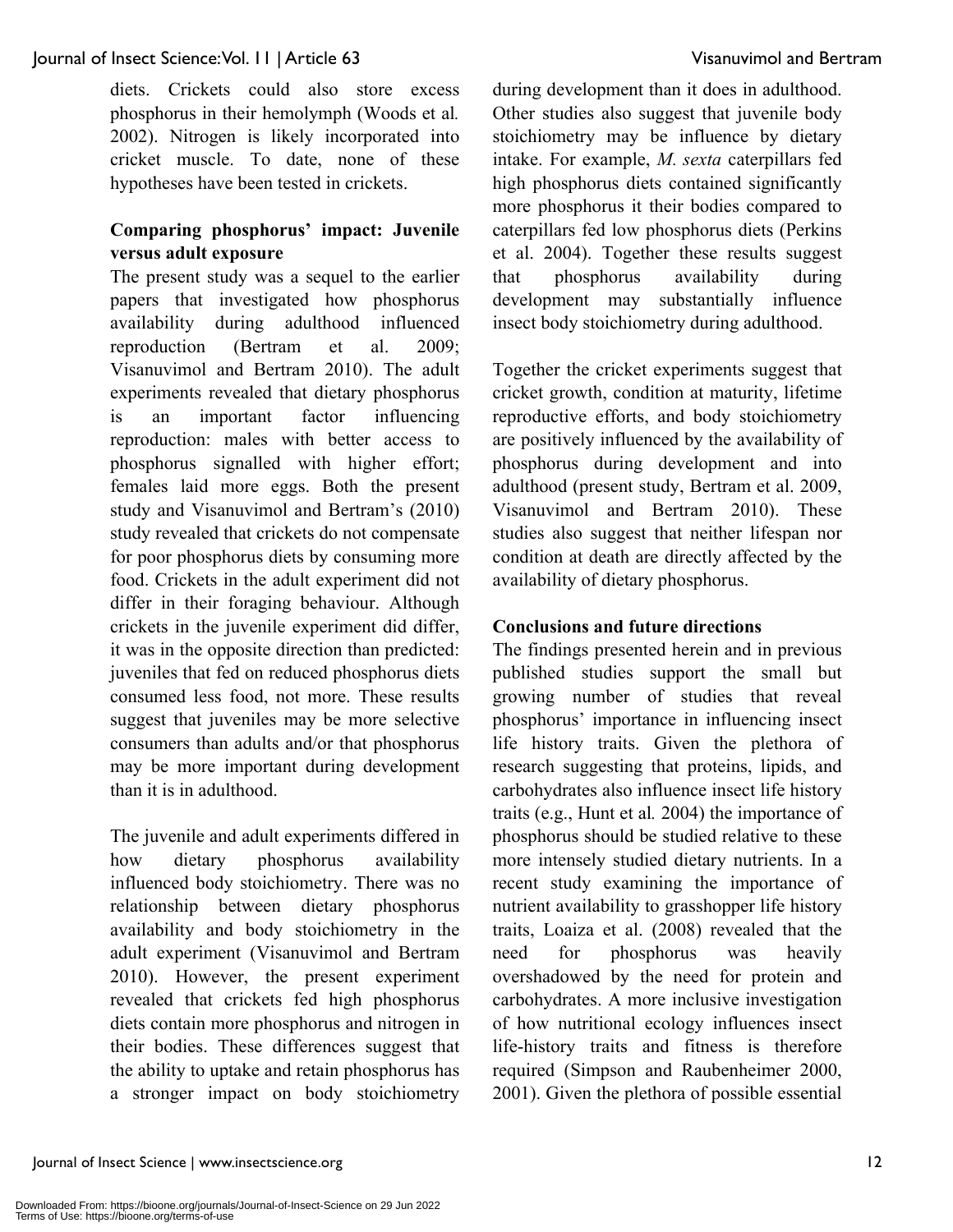nutrient and elemental combinations available to choose from (Clancy and King 1993), determining which combinations of nutrients and elements influence insect life history traits fitness remains a major challenge of nutritional ecology.

### **Acknowledgements**

We thank Nop Ariyaphanneekun, Brent Thompson, Christopher Sequin, and Xuejing Xing for their assistance with animal husbandry. We also thank Petro Canada for the Young Innovator Award and NSERC for the Discovery grant which helped to support L.V. throughout much of her MSc degree. This research would not have been possible without the equipment purchased from funds received from NSERC (Research Tools and Instruments grant), Canadian Foundation for Innovation (Leaders Opportunity Fund), Ontario Research Fund (Research Infrastructure Funding), and Carleton University (startup funds and a CFI/ORF match).

#### **References**

Alberts B, Bray D, Lewis J, Raff M, Roberts K and Watson JD. 1983. *Molecular Biology of the Cell*. Garland Publishing Inc.

Alexander DR. 1962. Evolutionary change in cricket acoustical communication. *Evolution* 16: 443-467.

APHA. 1992. *Standard Methods for the Examination of Water and Waste Water.* American Public Health Association.

Becker, W.M. 1986. *The World of the Cell*. Benjamin/Cummings Publishing.

Bertram SM, Whattam E, Visanuvimol L, Bennett R and Lauzon C**.** 2009. Phosphorus availability influences cricket mate attraction displays. *Animal Behaviour* 77: 525-530.

Boersma M, Elser JJ. 2006. Too much of a good thing: on stoichiometrically balanced diets and maximal growth. *Ecology* 87: 1325- 1330.

Cade WH, Cade ES. 1992. Male mating success, calling and searching herbivore at high and low-density in the field cricket, *Gryllus integer*. *Animal Behaviour* 43: 49–56.

Cannon WN, Connell WA. 1965. Populations of *Tetranychus atlanticus* McG. (Acarina: Tetranychidae) on soybean supplied with various levels of nitrogen, phosphorus, and potassium*. Entomologia Experimentalis et Applicata* 8:153-161.

Clancy KM, King RM. 1993. Defining the western spruce budworm's nutritional niche with response surface methodology. *Ecology* 74: 442-454.

Darchambeau F. 2005. Filtration and digestive response of an elementally homeostatic consumer to changes in food quality: a predictive model. *Oikos* 111: 322-336.

DeMott WR, Gulati RD and Siewertsen K. 1998. Effects of phosphorus-deficient diets on the carbon and phosphorus balance of Daphnia magna. *Limnology and Oceanogaphy*  43: 1147-1161.

Denno RF, McClure MS. Eds.1983. *Variable plants and herbivores in natural and managed systems*. Academic Press.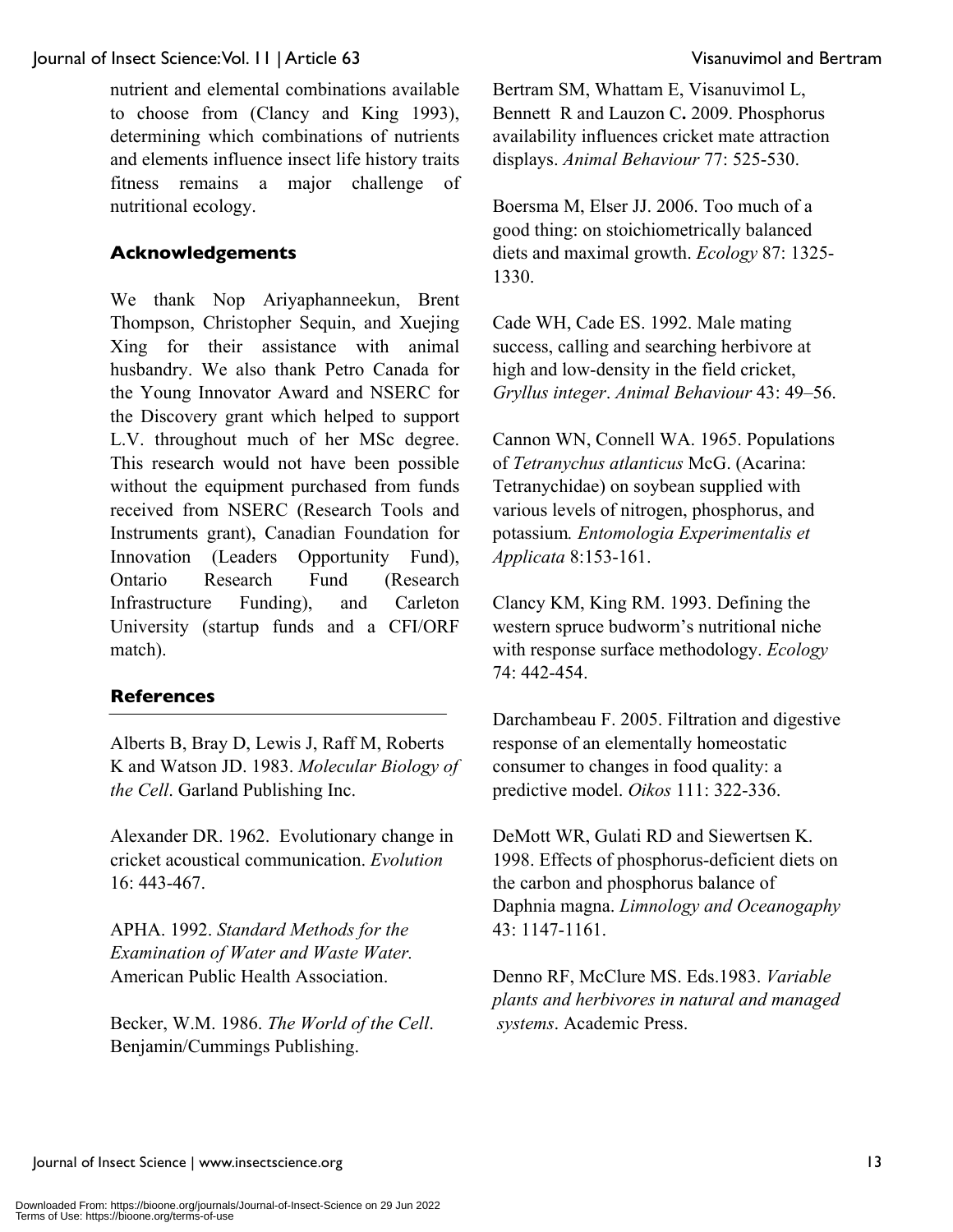Dixon AG. 1970. *Quality and availability of food for a sycamore aphid population*. pp. 271-287. Blackwell Science Publication.

Elser JJ, Dobberfuhl DR, MacKay NA and Schampel JH. 1996. Organism size, life history, and N:P stoichiometry. *Bioscience* 46: 674-684.

Elser JJ, Fagan WF, Denno RF, Dobberfuhl D, Folarin A, Huberty A, Interlandi S, Kilham SS, McCauley E, Schulz KL, Siemann EH and Sterner RW**.** 2000a. Nutritional constraints in terrestrial and freshwater food webs. *Nature* 408: 578-580.

Douglas AE. 1994. *Symbiotic Interactions*. Oxford University Press.

Douglas AE. 1998. Nutritional interactions in insect-microbial symbioses: aphids and their symbiotic bacteria *Buchnera*. *Annual Review of Entomology* 43:17-37.

Elser JJ, Robert WS, Gorokhova E and Fagen WF. 2000b. Biological stoichiometry from genes to ecosystems. *Ecology Letters* 3: 540- 550.

Elser JJ , Hayakawa K and Urabe J. 2001. Nutrient limitation reduces food quality for Zooplankton: *Daphnia* response to seston phosphorus enrichment. *Ecology* 82: 898-903.

Elser JJ, Acharya K, Kyle M, Cotner JB, Makino W, Markow TA, Watts TD, Hobbie SE, Fagan WF, Schade J, Hood J and Sterner RW. 2003. Growth rate: stoichiometry couplings in diverse biota. *Ecology Letters* 6: 936-943.

Eskelinen O. 2002. Diet of the wood lemming *Myopus schisticolor*. *Annales Zoologici Fennici*, 39: 49-57.

Fox LR, Macauley BJ. 1977. Insect grazing on eucalyptus in response to variation in leaf tannins and nitrogen. *Oecologia* 29:145-162.

Friedman S, Waldbauer GP, Eertmoed JE, Naeem M and Ghent AW. 1991. Blood trehalose levels have a role in the control of dietary self-selection by *Heliothis zea* larvae. *Journal of Insect Physiology* 37: 919-928.

Frost PC, Elser JJ. 2002. Growth responses of littoral mayflies to the phosphorus content of their food. *Ecology Letters* 5: 232-240.

Gray AD. 1997. Female house crickets, *Acheta domesticus*, prefer the chirps of large males. *Animal behaviour* 54: 1553-1562.

Gray DA, Cade WH. 1999. Sex, death and genetic variation: natural and sexual selection on cricket song. *Proceedings of the Royal Society of London, Series B* 266: 707–709.

Hecky RF, Kilham P. 1988. Nutrient limitation of phytoplankton in freshwater and marine environments: a review of recent evidence on the effects of enrichment. *Limnology and Oceanography* 33: 241-248.

Hedrick AV. 1986. Female preferences for male calling bout duration in a field cricket. *Behavioural Ecology Sociobiology* 19: 73-77.

Hedrick AV and Weber T. 1998. Variance in female responses to the fine structure of male song in the field cricket, *Gryllus integer*. *Behavioral Ecology* 9: 582-91.

Houk, EJ, and Griffiths, GW. 1980. Intracellular symbiotes of the Homoptera. *Annual Review of Entomology*. 25:161-187.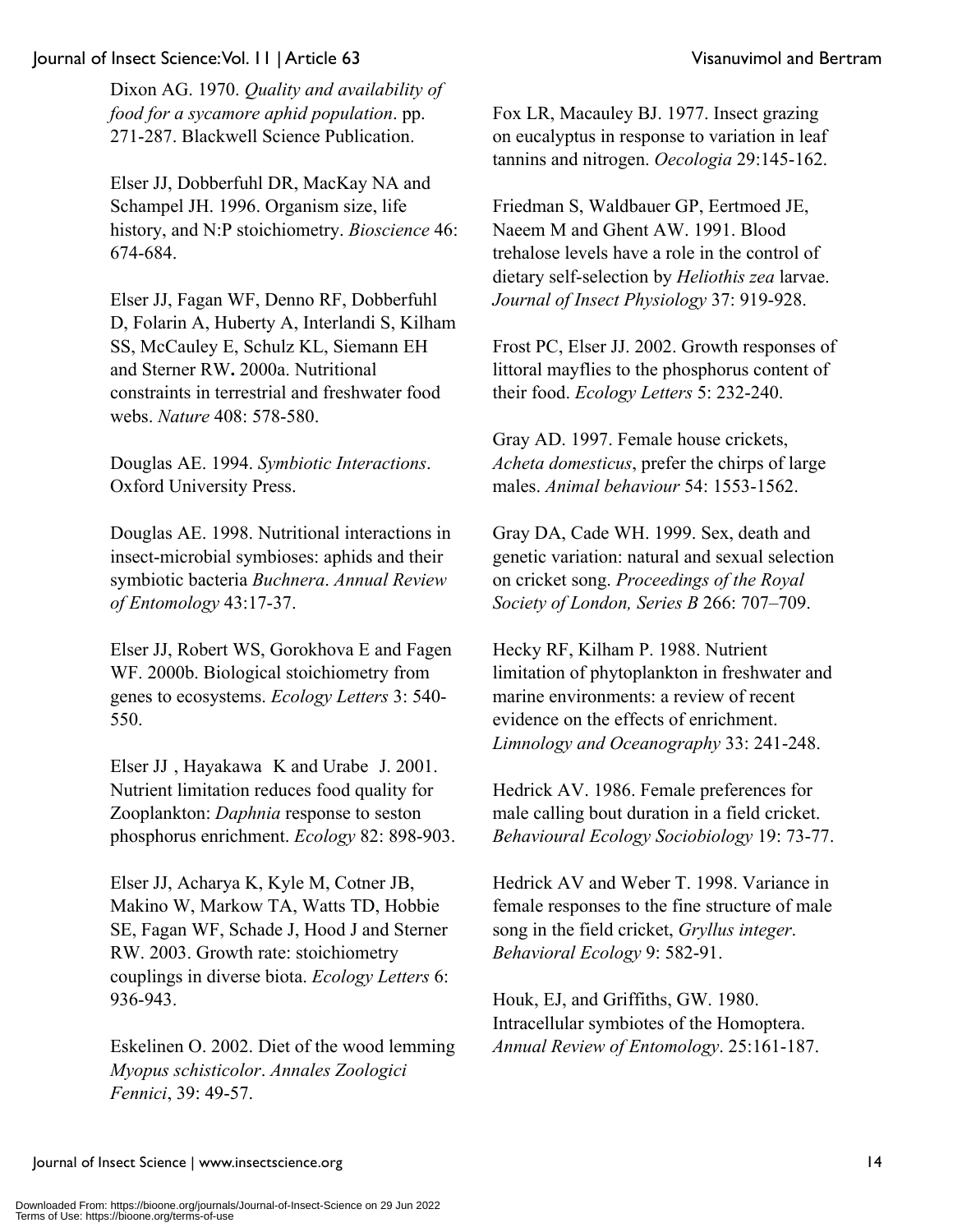Huberty FA, Denno FB. 2006. Consequences of nitrogen and phosphorus limitation for the performance of two planthoppers with divergent life-history strategies. *Oecologia* 149: 444-455.

Hunt J, Brooks R, Jennions MD, Smith MJ, Bentsen CL and Bussière LF. 2004. Highquality male field crickets invest heavily in sexual displays but die young. *Nature* **432**: 1024-1027.

Loaiza V, Jonas JL and Joern A. 2008. Does dietary P affect feeding and performance in the mixed-feeding grasshopper (Acrididae) *Melanoplus bivitattus*? *Environmental Entomology* **37** (2): 333-339.

Karl DM, Letelier R, Hebel D, Tupas L, Dore J, Christian J and Winn C. 1995. Ecosystem changes in the North Pacific subtropical gyre attributed to the 1991-1992 El Nino. *Nature* 373:230-234.

Lewin, B. 1980. *Gene Expression,* Vol. 2. *Eucaryotic Chromosomes*. John Wiley and Sons.

Main TM, Dobberfuhl DR and Elser JJ. 1997. N:P stoichiometry and ontogeny of crustacean zooplankton: a test of the growth rate hypothesis. *Limnology and Oceanography* 42: 1474-1478.

Mattson JJ. 1980. Herbivory in relation to plant nitrogen content. *Annual Review of Ecology and Systematics*. 11: 119-161.

McNeil S, Southwood TRE. 1978. The role of nitrogen in the development of insect/plant relationship. In: Harborne, J.B., Editor. *Biochemical aspects of plant and animal coevolution*. pp. 77-98. Academic Press.

Nelson CM and Nolen TG. 1997. Courtship song, male agonistic encounters, and female mate choice in the house cricket, *Acheta domesticus* (Orthoptera: Gryllidae). *Journal of Insect Behavior* 10: 557-570.

Quraishi MS, Brust RA and Lefkovitch LP. 1966. Uptake, transfer, and loss of 32P during metamorphosis, mating, and oviposition in *Aedes vexans*. *Journal of Economic Entomology* 59: 1331-1333.

Perkins MC, Woods HA, Harrison JF and Elser JJ. 2004. Dietary phosphorus affects the growths of larval *Manduca sexta*. *Archives of Insect Biochemistry and Physiology* 55: 153- 168.

Redfield AC. 1958. The biological control of chemical factors in the environment. *American Scientist* 46: 205-211.

Rodriguez JG. 1960. Nutrition of the host and reaction to pests. In: L.P. Reitz, Editor, *Biological and Chemical Control of Plant and Animal Pests*, pp. 149-168. AAAS Indianapolis Annual Meeting 1957.

Roe RM, Clifford CW and Woodring JP. 1985. The effect of temperature on energy distribution during the last-larvel stadium of the female house cricket*, Acheta domesticus*. *Journal of Insect Physiology* 31:371-378.

Rothhaupt KO. 1992. Stimulation of phosphorus-limited phytoplankton by bacterivorous flagellates in laboratory experiments. *Limnology and Oceanography* 37: 750-759.

Schade J, Kyle M, Hobbie SE, Fagan WF and Elser JJ. 2003. Stoichiometric tracking of soil nutrients by a desert insect herbivore. *Ecology Letters* 6: 96-101.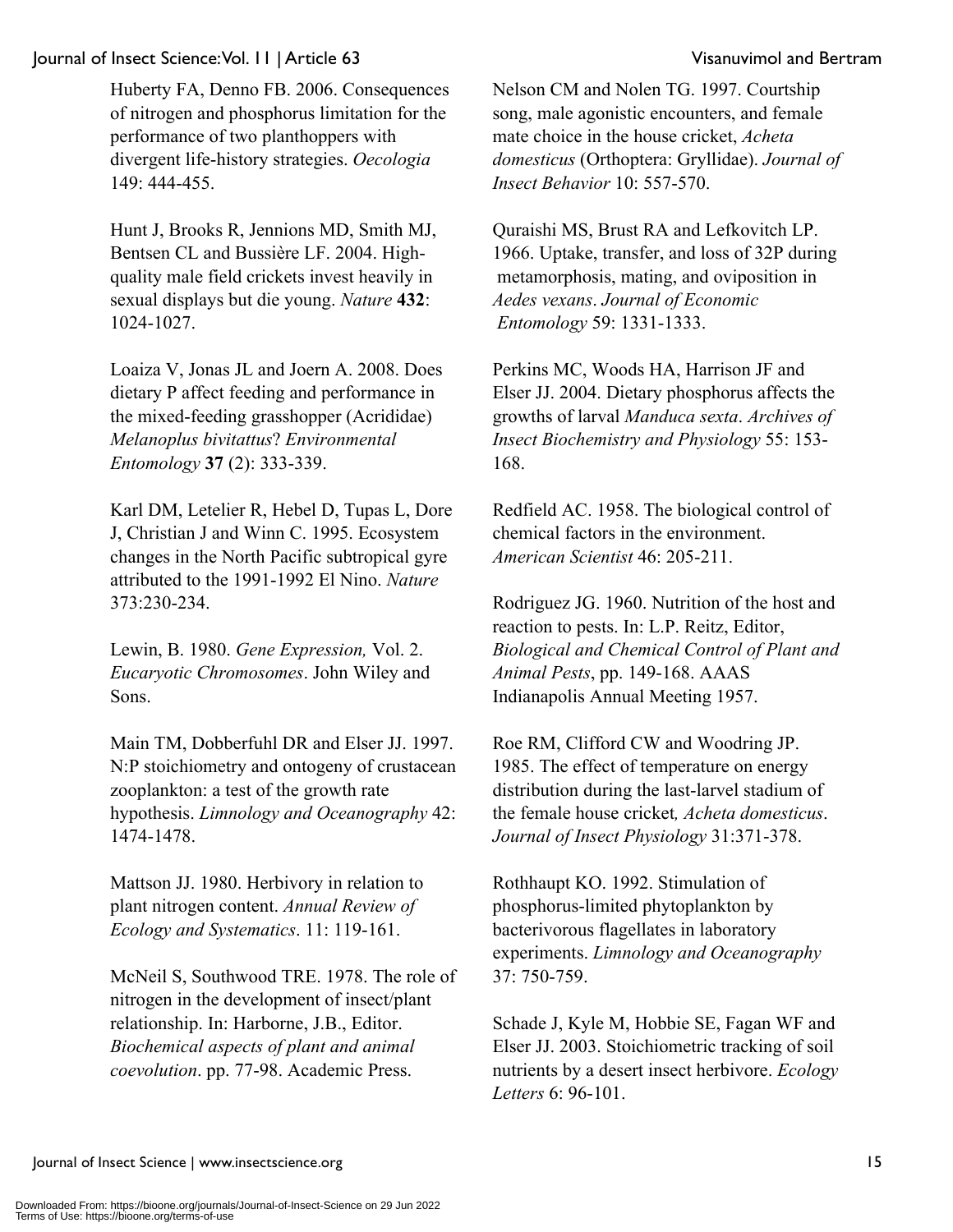Schiff NM, Waldbauer GP and Friedman S. 1989. Dietary self selection by *Heliothis zea* larvae: roles of metabolic feed-back and chemosensory stimuli. *Entomologia Experimentalis et Applicata* 52: 261-270.

Schindler DW. 1977. Evolution of phosphorus limitation in lakes. *Science* 195: 260-262.

Schindler DW, Eby AL. 1997. Stoichiometry of fishes and their prey: implication for nutrient recycling. *Ecology* 78: 1816-1831.

Schulz KL and Sterner RW. 1999. Phytoplankton phosphorus limitation and food quality for *Bosmina. Limnology and Oceanograp*hy 44: 1549-1556.

Simpson SJ, Raubenheimer D. 2000. The hungry locust. *Advances in the Study of Behavior* 29: 1-44.

Simpson SJ, Raubenheimer D. 2001. The geometric analysis of nutrient-allelochemical intractions: a case study using locusts. *Ecology* 82: 422-439.

Soo Hoo CF, Fraenkel. 1966. The consumption, digestion and utilization of food plants by a polyphagous insect, *Prodenia eridania*. *Journal of insect physiology* 12: 711-730.

Slanky Feeny. 1977. Stabilization of the rate of nitrogen accumulation by larvae of the cabbage butterfly on wild and cultivated plants. *Ecological Monographs* 47: 209-228.

Sterner RW. 1993. Daphnia growth on varying quality of *Scenedesmus*: mineral limitation of zooplankton. *Ecology* 74: 2351- 2360.

Sterner RW. 1995. Elemental stoichiometry of species in ecosystems. In: Jones C, Lawton J Editors, *Linking Species and Ecosystems*. Chapman and Hall.

Sterner RW, Hagemeier DD, Smith WL and Smith RF. 1993. Phytoplankton nutrient limitation and food quality for *Daphnia. Limnology and Oceanography* 38: 857-871.

Sterner RW, Hessen DO. 1994. Algal nutrient limitation and the nutrition of aquatic herbivores. *Annual Review of Ecology and Ocenography* 39: 535-550.

Sterner RW, Elser JJ. 2002. *Ecological Stoichiometry: The Biology of Elements from Molecules to the Biosphere.* Princeton University Press.

Sterner RW, Schulz KL. 1998. Zooplankton nutrition: recent progress and reality check. *Aquatic Ecology* 32: 261-279.

Strong DR, Lawton JH and Southwood R. 1984. *Insects on Plants: Community Patterns and Mechanisms.* Blackwell Scientific.

Storms JH. 1969. Observations on the relationship between mineral nutrition of apple rootstocks in gravel culture and the reproduction rate of *Tetranychusurticae* (Acarina: Tetranychidae). *Entomologia Experimentalis et Applicata* 12:297-311.

Sutcliffe WH. 1970. Relationship between growth rate and ribonucleic acid concentration in some invertebrates. *Journal of Fisheries Research Board of Canada* 27: 606-609.

Tanner EJ, Vitousek PM and Cuevas E. 1998. Experimental investigation on nutrient limitation of forest growth on wet tropical mountains. *Ecology* 79: 10-22.